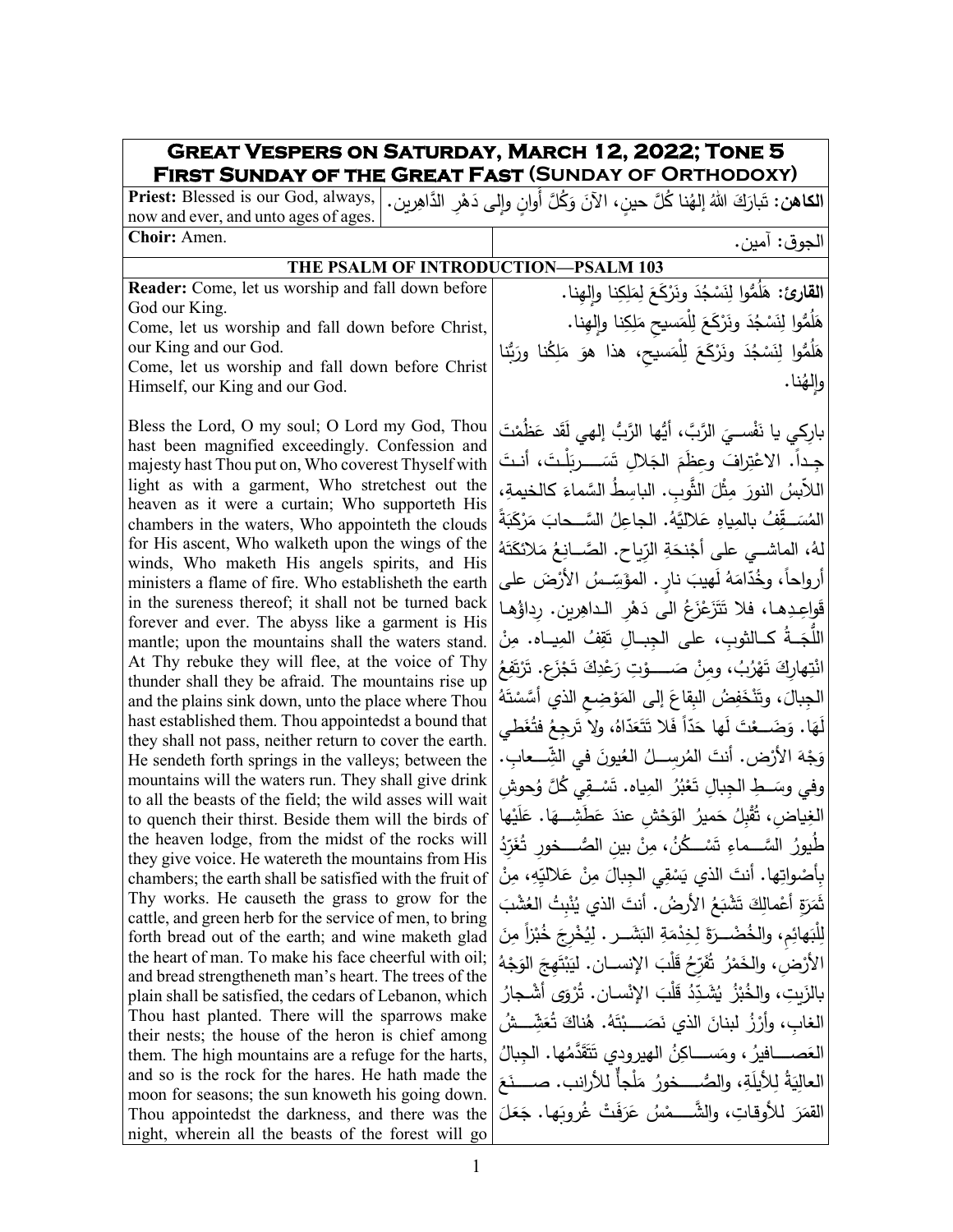| abroad; young lions roaring after their prey, and                                                               | الظُّلْمَةَ فكانَ لَيْلٌ، وفيهِ تعْبُرُ  جميعُ وحوشِ الـغاب.                                         |
|-----------------------------------------------------------------------------------------------------------------|------------------------------------------------------------------------------------------------------|
| seeking their food from God. The sun ariseth, and<br>they are gathered together, and they lay them down         | أشْــــــبالٌ تَزْأَرُ لِتَخْطُفَ وتَطْلَبَ مِنَ اللهِ طَعـامَهـا.                                   |
| in their dens. Man shall go forth unto his work, and                                                            | أشرَقَتِ الشَّمسُ فاجتَمَعَتْ، وفي صِـيَرِها رَبَضَـت.                                               |
| to his labor until the evening. How magnified are                                                               | يَخْرُجُ الإِنســـــانُ إِلَى عَمَلِهِ وإِلى صِـــــناعَتِهِ حتى                                     |
| Thy works, O Lord! In wisdom hast Thou made them<br>all. The earth is filled with Thy creation. So is this      | المَســــــاء . مـا أَعْظَمَ أَعْمـالَكَ يـا ربُّ، كلَّهـا بـحِكْمَةٍ                                |
| great and spacious sea, wherein are things creeping                                                             |                                                                                                      |
| innumerable, small living creatures with the great.                                                             | صَــــــنَعْتَ. قَدِ امْتَلأَتِ الأَرضُ مِنْ خَليقَتِكَ. هذا                                         |
| There go the ships; there this leviathan, whom Thou<br>hast made to play therein. All things wait on Thee, to   | البَحْرُ الكَبِيرُ الواسِـــــعُ، هناكَ دَبّاباتٌ لا عَدَدَ لَهَا،                                   |
| give them their food in due season; when Thou givest                                                            | حَيَواناتٌ صِغَارٌ مَعَ كِبارٍ . هُناكَ تَجْرِي السُّفُنُ، هذا                                       |
| it them, they will gather it. When Thou openest Thy                                                             | التِّنّينُ الذي خَلَقْتَهُ يَلْعَبُ فيه. وكلّها إيّاكَ تَتَرَجَّى،                                   |
| hand, all things shall be filled with goodness; when<br>Thou turnest away Thy face, they shall be troubled.     | لِتُعْطِيَهِا طعامَها في حينِه، وإذا أنتَ أَعْطَيْتَها                                               |
| Thou wilt take their spirit, and they shall cease; and                                                          | جمَعَتْ. تَفْتَحُ يدَكَ فَيَمْتَلِئُ الكُلُّ خيْراً، تَصْـــــرفُ                                    |
| unto their dust shall they return. Thou wilt send forth                                                         | وجهَكَ فَيَضْــــطّْرِبون. تَنْزِعُ أَرواحَهُمْ فَيَفْنَوْنَ، وإلى                                   |
| Thy Spirit, and they shall be created; and Thou shalt<br>renew the face of the earth. Let the glory of the Lord | تُرابِهِمْ يَرْجِعونَ. تُرْسِلُ روحَكَ فَيُخلَقُونَ، وتُجَدِّدُ وَجْهَ                               |
| be unto the ages; the Lord will rejoice in His works.                                                           |                                                                                                      |
| Who looketh on the earth and maketh it tremble,                                                                 | الأرض. لِيَكُنْ مَجْدُ الرَّبِّ إِلَى الدهْرِ ، يَفْرَحُ الرَّبُّ                                    |
| Who toucheth the mountains and they smoke. I will<br>sing unto the Lord throughout my life, I will chant to     | بأعمالِه. الذي يَنْظُرُ إلى الأَرْضِ فيَجْعَلُها تَرْتَعِدُ،                                         |
| my God for as long as I have my being. May my                                                                   | ويَمَسُّ الجبـالَ فَتُدَخِّنُ. أَسَـــبِّحُ الرَّبَّ في حَيَـاتِي،                                   |
| words be sweet unto Him; I will rejoice in the Lord.                                                            | وأَرَّتِلُ لِإلهِي ما دُمْتُ مَوْجوداً. يَلَّذُ لَهُ تَأْمُلِي، وأنا                                 |
| O that sinners would cease from the earth, and they<br>that work iniquity, that they should be no more. Bless   | أَفْرَحُ بِالرَّبِّ. لِتَبِدِ الْخَطَأَةُ مِنَ الأَرضِ، ولا يبْقَ فيها                               |
| the Lord, O my soul. The sun knoweth his going                                                                  | الأَثْمَة. بارِكِي يا نفسِــــيَ الرَّبّ. الشَّــــمْسُ عَرَفَتْ                                     |
| down. Thou appointedst the darkness, and there was                                                              | غُروبَها، جَعَلَ الظُلْمَةَ فكانَ لَيْلٌ. ما أعظَمَ أعمالَكَ                                         |
| the night. How magnified are Thy works, O Lord! In<br>wisdom hast Thou made them all.                           | يا ربُّ، كلَّها بِحِكْمَةٍ صَنَعْتَ.                                                                 |
| Glory to the Father, and to the Son, and to the Holy                                                            |                                                                                                      |
| Spirit; both now and ever, and unto ages of ages.                                                               | المَجْدُ للِآبِ، والآبنِ، والروحِ الْقُدُسِ، الآنَ وكُلَّ أُوانِ                                     |
| Amen.                                                                                                           | والِي دَهُرِ الداهِرِينِ. آمينِ.                                                                     |
| Alleluia, Alleluia, Alleluia. Glory to Thee, O God.<br><i>(thrice)</i>                                          | هَلِلوبِيا، هَلِلوبِيا، هَلِلوبِيا، المَجْدُ لَكَ يا الله. (ثلاثا)                                   |
| O our God and our Hope, glory to Thee!                                                                          | يا إلهَنا وَرَجاءَنَا لَكَ المَجْد.                                                                  |
| THE GREAT LITANY                                                                                                |                                                                                                      |
| <b>Deacon:</b> In peace, let us pray to the Lord.                                                               | ا <b>لشماس:</b> بِسَلامِ إلى الرَّبِّ نَطْلُب.                                                       |
| Choir: Lord, have mercy.                                                                                        | ا <b>لجوقة :</b> يا رَبُّ ارْحَم.                                                                    |
| <b>Deacon:</b> For the peace from                                                                               | <b>الشماس:</b> مِنْ أَجْلِ السَّلام الذي مِنَ العُلى وخَلاصٍ نُفوسنا، إلى الرَّبِّ نَطْلُب.          |
| above and the salvation of our<br>souls, let us pray to the Lord.                                               |                                                                                                      |
| Choir: Lord, have mercy.                                                                                        |                                                                                                      |
| <b>Deacon:</b> For the peace of the whole world, the good                                                       | ا <b>لجوقة :</b> يا رَبُّ ارْحَم.<br>ا <b>لشماس:</b> مِنْ أَجْلِ سَلامٍ كُلِّ العالَمِ وحُسْنِ شَاتِ |
| estate of the Holy Churches of God, and the union of<br>all, let us pray to the Lord.                           | كنائِسِ اللهِ المُقَدَّسَةِ، واتِّحادِ الكُلِّ، إلى الرَّبِّ نَطلُب.                                 |
| Choir: Lord, have mercy.                                                                                        | ا <b>لجوقة:</b> يا رَبُّ ارْحَم.                                                                     |
|                                                                                                                 |                                                                                                      |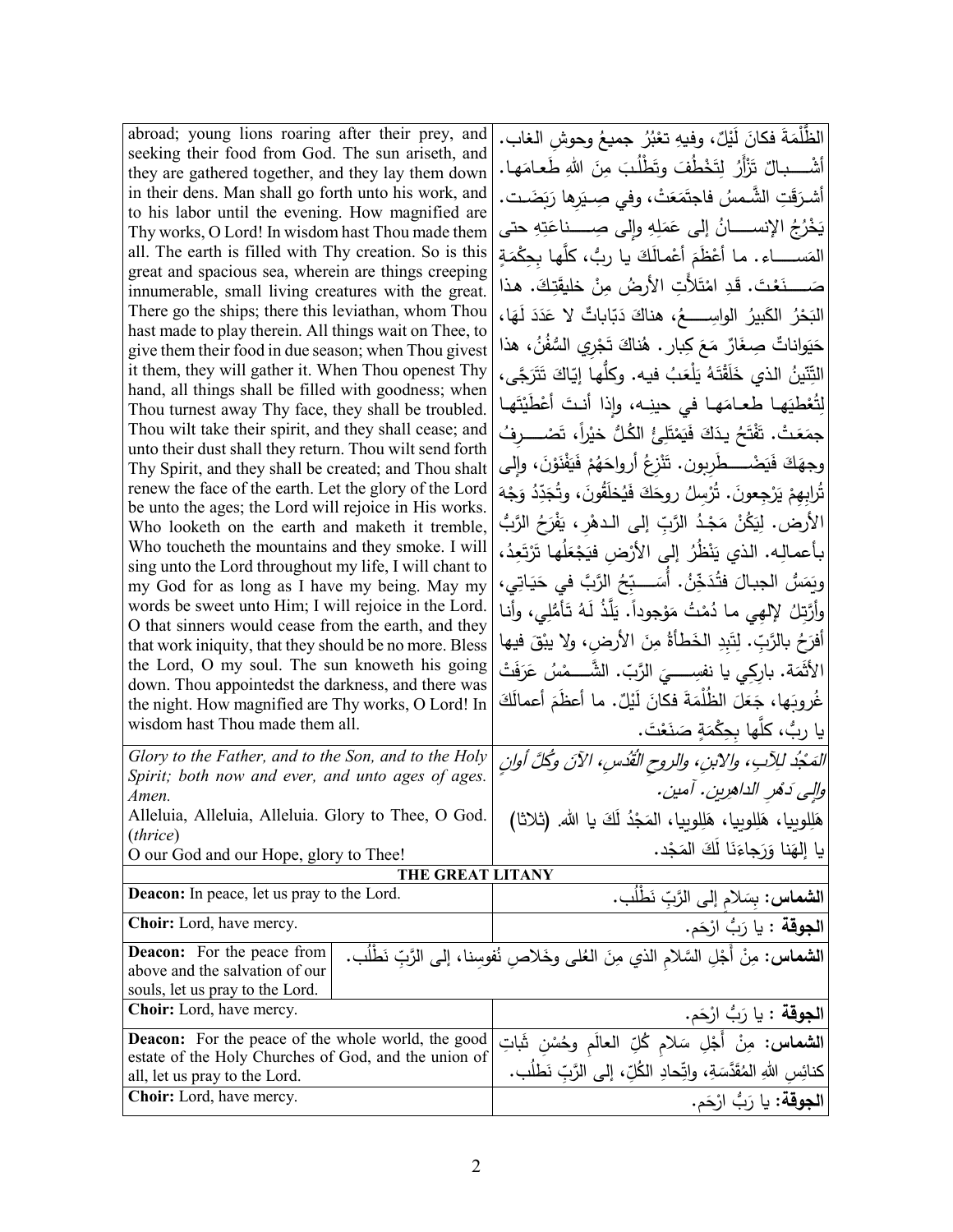| <b>Deacon:</b> For this Holy House and those who with                                                 | ا <b>لشماس:</b> مِنْ أَجْلِ هذا النَيْتِ المُقَدَّس، والذينَ يَدْخُلُونَ            |
|-------------------------------------------------------------------------------------------------------|-------------------------------------------------------------------------------------|
| faith, reverence, and fear of God enter therein, let us<br>pray to the Lord.                          | إليهِ بإيمانِ وَوَرَعٍ وَخَوفِ اللهِ، إلى الرَّبِّ نَطْلَبٍ.                        |
| Choir: Lord, have mercy.                                                                              | ا <b>لجوقة:</b> يا رَبُّ ارْحَم.                                                    |
| <b>Deacon:</b> For our father and Metropolitan N., (our                                               | الشمعاس: مِنْ أَجْلِ أبينا ومِتروبوليتِنا (فلان) وأسقُفِنا (فلان)                   |
| Archbishop N. or Bishop N.), the honorable                                                            | والكَهَنَةِ الْمُكَرَّمينَ والشَمامسةِ الخُدّام بالمَسيح، وجميع                     |
| presbytery, the diaconate in Christ, all the clergy<br>and people, let us pray to the Lord.           | الإكليروسِ والشَّعْبِ، إلى الرَّبِّ نَطْلُب.                                        |
| Choir: Lord, have mercy.                                                                              | ا <b>لجوقة:</b> يا رَبُّ ارْحَم.                                                    |
| <b>Deacon: For Metropolitan Boulos and Archbishop</b>                                                 | الشماس: مِنْ أجلِ المِتْروبوليتِ بولُسَ والمِطْرانِ يوحَنا                          |
| Youhanna and their quick release from captivity<br>and safe return, let us pray to the Lord.          | وفَكِّ أَسْرِهِما وعَوْدَتِهِما سالِمَيْنِ، إلى الرَّبِّ نَطْلُبٍ.                  |
| Choir: Lord, have mercy.                                                                              | <b>الجوقة:</b> يا رَبُّ ارْحَم.                                                     |
| For our country, its President, civil<br>Deacon:                                                      | (في أمريكا) الشعَّاس: مِنْ أَجْلِ حُكّام هَذا البَلَدِ،                             |
| authorities, and Armed Forces, let us pray to the Lord.                                               | ومُؤازَرَتِهِمْ في كُلِّ عَمَلٍ صالِحٍ، إلى الرَّبِّ نَطْلُب.                       |
| Choir: Lord, have mercy.                                                                              | ا <b>لجوق:</b> يا رَبُّ ارْحَم.                                                     |
| <b>Deacon:</b> For this city and every city and countryside                                           | ا <b>لشماس:</b> مِنْ أَجْلِ هذهِ المَدينةِ، وجَميع المُدُن والقُرى                  |
| and the faithful who dwell therein, let us pray to the<br>Lord.                                       | والمؤْمِنينَ الساكِنينَ فِيها، إلى الرَّبِّ نَطْلُبٍ.                               |
| Choir: Lord, have mercy.                                                                              | ا <b>لجوقة:</b> يا رَبُّ ارْحَم.                                                    |
| <b>Deacon:</b> For healthful seasons, abundance of the fruits                                         | ا <b>لشماس:</b> مِنْ أَجْلِ اعْتِدالِ الأهْوِيَةِ وخِصْبِ الأَزْ <u>ص</u> َ         |
| of the earth, and peaceful times, let us pray to the Lord.                                            | بالثِمارِ ، وأَوْقاتٍ سلاميَّةٍ، إلى الرَّبِّ نَطْلُبٍ.                             |
| Choir: Lord, have mercy.                                                                              | ا <b>لجوقة:</b> يا رَبُّ ارْحَم.                                                    |
| <b>Deacon:</b> For travelers by sea, by land, and by                                                  | ا <b>لشماس:</b> مِنْ أَجْلِ المُسافرينَ في البَحْرِ والبَرِّ والجوِّ ، والمَرْضى    |
| air, the sick, the suffering, the captive, and for<br>their salvation, let us pray to the Lord.       | والمَضْنِيينَ، والأَسْرَى وخَلاصِهِمْ، إلى الرَّبِّ نَطْلُب.                        |
| <b>Choir:</b> Lord, have mercy.                                                                       | ا <b>لجوقة:</b> يا رَبُّ ارْحَم.                                                    |
| Deacon: For our deliverance from all tribulation,                                                     | ا <b>لشماس:</b> مِنْ أَجْلِ نَجاتِنا مِنْ كُلِّ ضيق وَغَضَبِ                        |
| wrath, danger, and necessity, let us pray to the Lord.                                                | وخَطَرٍ وَشَدَةٍ، إلى الرَّبِّ نَطْلُبٍ.                                            |
| Choir: Lord, have mercy.                                                                              | ا <b>لجوقة:</b> يا رَبُّ ارْحَم.                                                    |
| <b>Deacon:</b> Help us; save us; have mercy on us; and keep<br>us, O God, by Thy grace.               | الشماس: أُعْضُدْ وَخَلِّصْ وارْحَمْ واحفَظْنا يا اللهُ بِنِعْمَتِكَ.                |
| <b>Choir:</b> Lord, have mercy.                                                                       | ا <b>لجوقة:</b> يا رَبُّ ارْحَم.                                                    |
| <b>Deacon:</b> Calling to remembrance our all-holy,<br>immaculate, most blessed and glorious Lady the | الشَّماس: بعدَ ذِكْرِنا الكلِّيَةَ القَداسَةِ الطّاهِرَةَ، الفائِقَةَ البَرَكاتِ،   |
| Theotokos and ever-Virgin Mary, with all the                                                          | المَجيدةَ، سيِّدَتَنا والِدةَ الإِلهِ الدائِمَةَ البَتوليَّةِ مَرْيَمَ، مَعَ جَميع  |
| Saints, let us commend ourselves and each<br>other, and all our life unto Christ our God.             | القدِّيسين، لِنؤدِعْ أنفُسَنا وبَعْضُنا بَعْضاً وَكُلَّ حَياتِنا لِلْمَسيحِ الإله.  |
| Choir: To Thee, O Lord.                                                                               | ا <b>لجوقة:</b> لَكَ يا رَبّ.                                                       |
| <b>Priest:</b> For unto Thee are due all glory, honor, and                                            | ا <b>لكاهن:</b> لأنَّهُ يَنْبَغي لَكَ كُلُّ تَمْجِيدٍ وإِكْرامٍ وسُجودٍ، أيها الآبُ |
| worship to the Father and to the Son and to the<br>Holy Spirit, now and ever, and unto ages of ages.  | والابنُ والروحُ القدُسُ، الآنَ وكلَّ أوانٍ، وإلى دهرِ الداهرينِ.                    |
| Choir: Amen.                                                                                          | الجوقة: آمين.                                                                       |
|                                                                                                       |                                                                                     |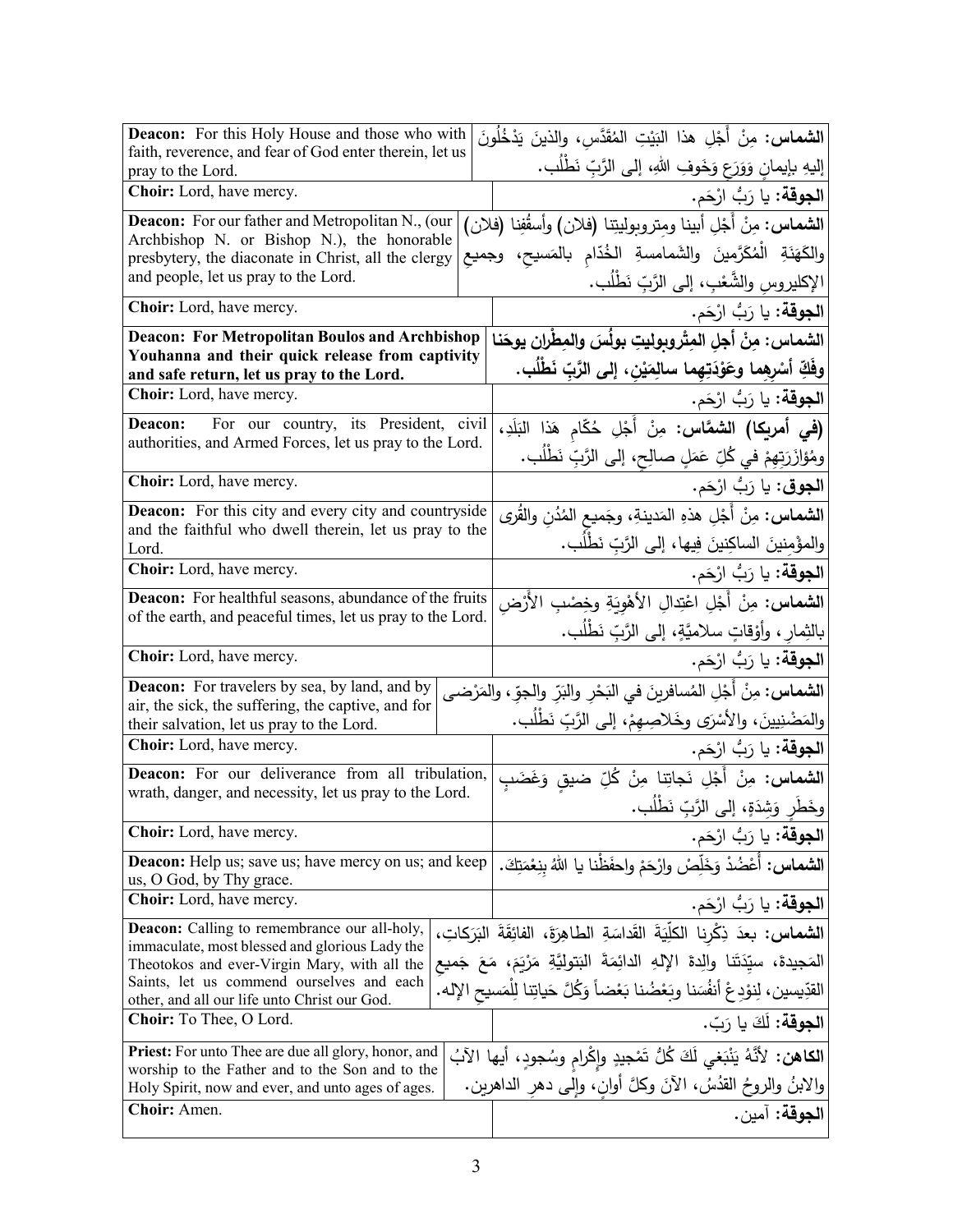| "BLESSED IS THE MAN" and verses                                                                                                                             |                                                                                                                                |  |
|-------------------------------------------------------------------------------------------------------------------------------------------------------------|--------------------------------------------------------------------------------------------------------------------------------|--|
| Blessed is the man who walks not in the counsel of the wicked.<br>Verse:                                                                                    |                                                                                                                                |  |
| Refrain: Alleluia. Alleluia. Alleluia.                                                                                                                      |                                                                                                                                |  |
| Verse:                                                                                                                                                      | For the Lord knows the way of the righteous, but the way of the wicked will perish. Refrain                                    |  |
| Serve the Lord in fear and rejoice; rejoice in Him with trembling. Refrain<br>Verse:                                                                        |                                                                                                                                |  |
| Blessed are all who take refuge in Him. Refrain<br>Verse:                                                                                                   |                                                                                                                                |  |
| Arise, arise, O Lord. Save me O my God. Refrain<br>Verse:                                                                                                   |                                                                                                                                |  |
| Salvation belongs to the Lord. Thy blessing be upon Thy people. Refrain<br>Verse:                                                                           |                                                                                                                                |  |
| Glory to the Father and to the Son and to the Holy Spirit, both now and ever and unto ages<br>Verse:                                                        |                                                                                                                                |  |
| of ages.                                                                                                                                                    |                                                                                                                                |  |
| Amen. Alleluia. Alleluia. Alleluia. Glory to Thee O God (3 times).                                                                                          |                                                                                                                                |  |
| THE LITTLE LITANY                                                                                                                                           |                                                                                                                                |  |
| <b>Priest:</b> Again and again, in peace, let us pray to the<br>Lord.                                                                                       | <b>الكاهن:</b> أيْضاً وأيْضاً بِسَلامِ إلى الرَّبِّ نَطْلُب.                                                                   |  |
|                                                                                                                                                             |                                                                                                                                |  |
| <b>Choir:</b> Lord, have mercy.                                                                                                                             | ا <b>لجوق</b> : يا ربُ ارْحَمْ.                                                                                                |  |
| <b>Priest:</b> Help us; save us; have mercy on us; and<br>keep us, O God, by Thy grace.                                                                     | الكاهن: أَعْضُدْ، وَخَلِّصْ، وارْحَمْ، واحفَظْنا يا اللهُ بِنِعْمَتِكَ.                                                        |  |
| <b>Choir:</b> Lord, have mercy.                                                                                                                             | ا <b>لجوق</b> : يا رِبُّ ارْحَمْ.                                                                                              |  |
| <b>Priest:</b> Calling to remembrance our all-holy,                                                                                                         | الكاهن: بعدَ ذِكْرِنا الكُلِّيَّةَ القَداسَةِ، الطاهِرَةَ، الفائِقَةَ البَرَكاتِ                                               |  |
| immaculate, most-blessed and glorious Lady the                                                                                                              | المَجيدة، سيِّدَتَنا والِدَةَ الإِلهِ الدائِمَةَ البَتولِيَّةِ مَرْيَمَ مَعَ جميع                                              |  |
| Theotokos and ever-virgin Mary, with all the                                                                                                                |                                                                                                                                |  |
| saints: let us commend ourselves and each other,                                                                                                            | القدِّيسين، لِنُؤدِعْ أَنْفُسَنا وبَعْضُنا بَعْضاً وَكُلَّ حَياتِنا لِلْمَسيح                                                  |  |
| and all our life unto Christ our God.                                                                                                                       | الإله.                                                                                                                         |  |
| Choir: To Thee, O Lord.                                                                                                                                     | الجوق: لكَ يا ربّ.                                                                                                             |  |
| <b>Priest:</b> For Thine is the might, and Thine is the                                                                                                     |                                                                                                                                |  |
| kingdom, and the power and the glory of the Father                                                                                                          | الكاهن:لأنَّ لكَ العِزَّةَ ولكَ المُلْكَ والقُوَّةَ والمَجْدَ أَيُّها الآبُ                                                    |  |
| and of the Son and of the Holy Spirit, now and                                                                                                              |                                                                                                                                |  |
| ever, and unto ages of ages.                                                                                                                                | والإبنُ والروحُ القُدُسُ، الآنَ وكُلَّ أوانِ وإلى دَهْرِ الدَّاهِرينِ.                                                         |  |
| Choir: Amen.                                                                                                                                                | ا <b>لجوق</b> : آمين.                                                                                                          |  |
| "O LORD, I HAVE CRIED" IN TONE FIVE                                                                                                                         |                                                                                                                                |  |
| O Lord, I have cried out unto Thee, hear Thou me; hear<br>يا ربِّ إليكَ صَرَخْتُ، فاسْتَمِعْ ليي، إِسْتَمِعْ لي يا ربُّ.                                    |                                                                                                                                |  |
| Thou me, O Lord. O Lord, I have cried out unto Thee,                                                                                                        |                                                                                                                                |  |
| hear Thou me. Give ear to the voice of my supplication                                                                                                      | يا ربِّ إليْكَ صَرَخْتُ فاسْتَمِعْ لي، أنْصِتْ إلى صوتِ                                                                        |  |
| when I cry out unto Thee: hear Thou me, O Lord.                                                                                                             |                                                                                                                                |  |
| Let my prayer be set forth before Thee as the incense,                                                                                                      | تَضَرُّعي حينَ أَصْرُخُ إليكَ، إسْتَمِعْ لي يا رَبِّ.<br>لِتَسْتَقِمْ  صَلاتي  كالبَخورِ  أمامَكَ،  ولْيَكُنْ  رَفْعُ  يَدَيَّ |  |
| and the lifting up of my hands as the evening                                                                                                               | كَذَبِيحَةٍ مَسائيَّةٍ، إِسْتَمِعْ لَي يا رَبُّ.                                                                               |  |
| sacrifice; hear Thou me, O Lord.                                                                                                                            |                                                                                                                                |  |
| Set a watch, O Lord, before my mouth, and a                                                                                                                 | إجْعَلْ يا رَبُّ حارساً لِفَمي وباباً حَصيناً على شَفَتَيٍّ.                                                                   |  |
| protecting door round about my lips.                                                                                                                        |                                                                                                                                |  |
| Incline not my heart to evil words, to make excuses in sins.<br>لا تُمِلْ قَلْبِي إِلَى كَلامِ الشّرِّ فَيَتَعَلّلَ بِعِلَلِ الخطايا.                       |                                                                                                                                |  |
| With men that work iniquity; and I will not<br>مَعَ الناس العامِلِينَ الإِثْمَ ولا أَتَّفِقُ مَعَ مُخْتارِبِهِمْ.<br>communicate with the choicest of them. |                                                                                                                                |  |
| The just man shall correct me in mercy and shall<br>سَيؤَدِّبُني الصدِّيقُ بِرَحْمَةٍ ويوَبِّخُني أَمّا زيتُ الخاطِئ                                        |                                                                                                                                |  |
| reprove me; but let not the oil of the sinner anoint my                                                                                                     |                                                                                                                                |  |
| فلا يُدهَنُ به رأِسي.<br>head.                                                                                                                              |                                                                                                                                |  |
| For my prayer also shall still be against the things                                                                                                        | لأَنَّ صَلاتي أَيضاً في مَسَرَّتِهِمْ، قَدِ ابْتُلِعَتْ قُضاتُهُمْ                                                             |  |
| with which they are well pleased; their judges falling                                                                                                      |                                                                                                                                |  |
| upon the rock have been swallowed up.                                                                                                                       | مُلْتَصِقينَ بِصَخْرَةِ.                                                                                                       |  |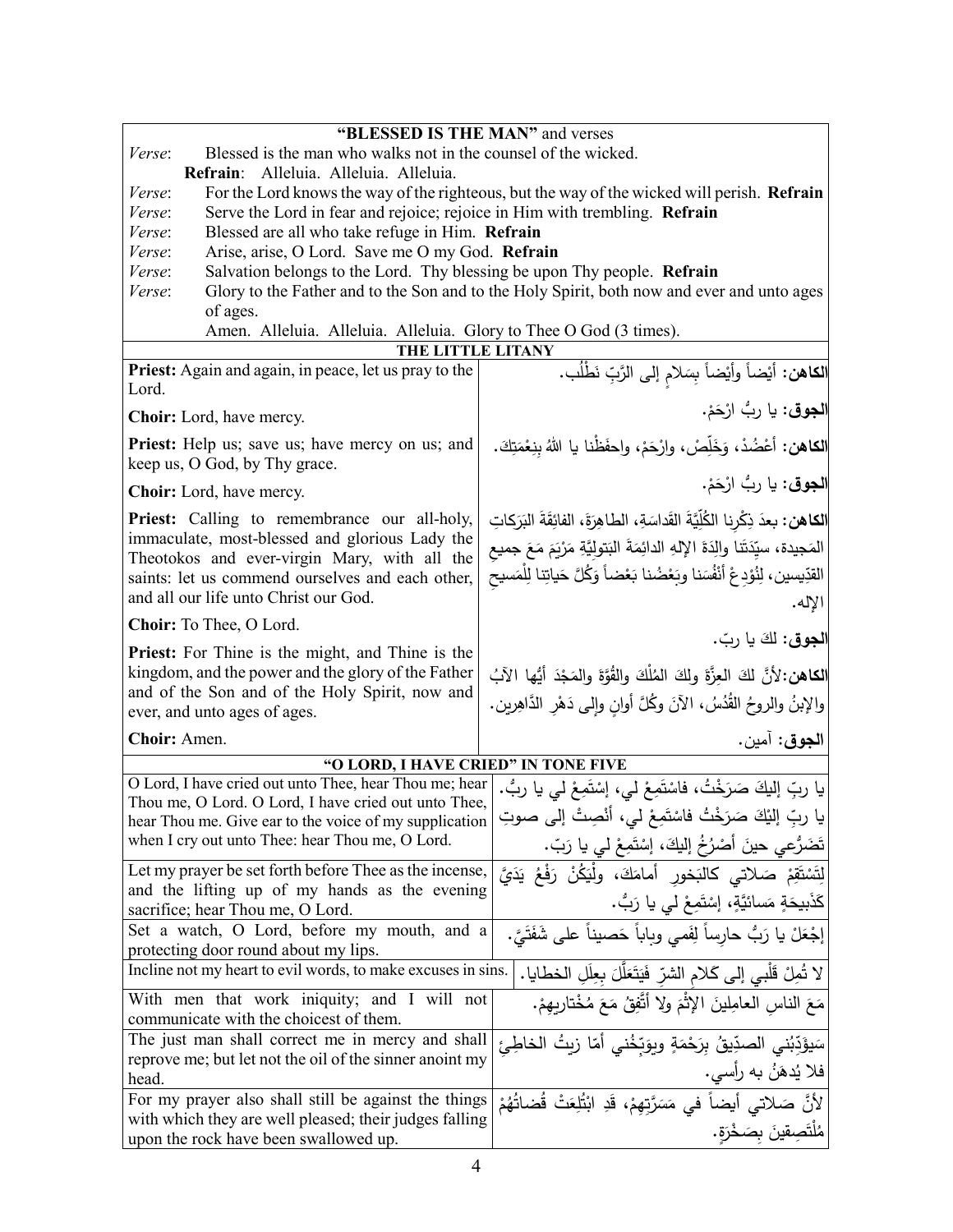| They shall hear my words, for they are sweet; as                                                                  | يَسْمَعونَ كَلِماتي فإنّها قَدِ اسْتُلِذَّتْ مِثْلَ سَمْنِ الأَرْضِ                                                                          |  |  |
|-------------------------------------------------------------------------------------------------------------------|----------------------------------------------------------------------------------------------------------------------------------------------|--|--|
| when the thickness of the earth is broken upon the                                                                | المُنْشَقِّ على الأَرْضِ تَبَدَّدَتْ عِظَامُهُمْ حولَ الجَحيم.                                                                               |  |  |
| ground, their bones are scattered by the side of hell.                                                            |                                                                                                                                              |  |  |
| But to Thee, O Lord, Lord, are mine eyes; in<br>Thee have I put my trust, take not away my soul.                  | لأنَّ يا ربُّ، يا ربُّ إليكَ عَيْنَيَّ وعليكَ تَوَكَّلْتُ فلا تَنْزِع نَفسي.                                                                 |  |  |
| Keep me from the snare which they have laid                                                                       |                                                                                                                                              |  |  |
| for me, and the traps of the workers of iniquity.                                                                 | إِحْفَظَٰنِي مِنَ الفَخِّ الذي نَصَبوهُ لي ومِنْ مَعاثِرِ فاعِلي الإِثْمِ.                                                                   |  |  |
| Let the wicked fall into their own nets, whilst                                                                   | تَسْقُطُ الخَطَأَةْ في مَصائِدِهِم وأكونُ أنا على انْفِرادٍ إلى أنْ أَعْبُرَ .                                                               |  |  |
| I alone escape.                                                                                                   |                                                                                                                                              |  |  |
| I cried unto the Lord with my voice, with my                                                                      | بِصَوْتِي إِلَى الرَّبِّ صَرَخْتُ، بِصَوْتِي إِلَى الرَّبِّ تَضَرَّعْتُ.                                                                     |  |  |
| voice unto the Lord, did I make my supplication.                                                                  |                                                                                                                                              |  |  |
| I poured out my supplication before Him; I showed                                                                 | أَسْكُبُ أَمامَهُ تَضَرُّعي وأَحْزاني قُدّامَهُ أَخَبِّرُ .                                                                                  |  |  |
| before Him my trouble.<br>When my spirit was overwhelmed within me, then                                          |                                                                                                                                              |  |  |
| Thou knewest my path.                                                                                             | عند فناءِ روحي مِنّي أنتَ تعرِفُ سُبُلِي.                                                                                                    |  |  |
| In the way wherein I walked have they secretly laid                                                               |                                                                                                                                              |  |  |
| a snare for me.                                                                                                   | في هذا الطّريقِ الذي كُنْتُ أسلُكُ فيهِ أخْفَوا ليَ فخّاً.                                                                                   |  |  |
| I looked on my right hand, and beheld, but there was                                                              | تأمَّلْتُ في الميامِنِ وأَبْصَرْتُ فلَمْ يَكُنْ مَنْ يَعرِفُني.                                                                              |  |  |
| no man that would know me.                                                                                        |                                                                                                                                              |  |  |
| Refuge failed me; no one cared for my soul.                                                                       | ضاعَ المَهْرَبُ منّي ولَمْ يُوجَدُ مَنْ يَطْلُبُ نفسي.                                                                                       |  |  |
| I cried unto Thee, O Lord; I said: Thou art my refuge                                                             |                                                                                                                                              |  |  |
| and my portion in the land of the living.                                                                         | في أرْضِ الأحياء .                                                                                                                           |  |  |
| Attend unto my cry, for I am brought very low.                                                                    | أَنْصِتْ إِلَى طِلْبَتي فإنّي قَدْ تَذَلَّلْتُ جداً.                                                                                         |  |  |
| Deliver me from my persecutors, for they are                                                                      | نَجِّني مِنَ الذينَ يَضْطَهِدونَني فإنَّهُمْ قد اعْتَزُّوا عليَّ.                                                                            |  |  |
| stronger than I.                                                                                                  |                                                                                                                                              |  |  |
|                                                                                                                   | For the Resurrection in Tone Five                                                                                                            |  |  |
|                                                                                                                   |                                                                                                                                              |  |  |
| Verse 10. Bring my soul out of prison, that I may                                                                 |                                                                                                                                              |  |  |
| praise Thy Name. With Thy noble Cross, O Christ,                                                                  | أغز تكبك 10: أخْرجْ مِنَ الْحَبْسِ نَفْسي لَكِنْي أَشْكُرَ                                                                                   |  |  |
| Thou hast put the devil to shame, and with Thy                                                                    | <i>اسْمَكَ.</i> أَيُّها المَسيحُ، لَقَد أَخْزَيْتَ المَحَّالَ بِصَليبِكَ                                                                     |  |  |
| Resurrection Thou hast annihilated the thorn of death.                                                            | الكَريم، وَبِقِيامَتِكَ مَحَقْتَ شَـوْكَةَ المَوتِ، وَخَلَّصْـتَنا                                                                           |  |  |
| Thou hast saved us, too, from the gates of death.                                                                 |                                                                                                                                              |  |  |
| Wherefore, do we glorify Thee, O only begotten One.                                                               | مِنْ أَبوابِ المَنُونِ. فَلِذَلِكَ نُمَجِّدُكَ أَيُّها الوَحيد.                                                                              |  |  |
| <b>Verse 9.</b> The righteous shall wait for me until $\beta$ .<br>إِنّ<br>The Bestower of<br>Thou recompense me. | الْتَحْتَكِطِكَ 9: إِيَايَ يَنْتَظِرُ الصِدَيقِونَ حَتَى تَجازَينِي.                                                                         |  |  |
| Resurrection to mankind was verily led like a                                                                     | مانِحَ الْقِيَامَةِ لِجِنسِ الْبَشَرِ ، قَدْ سِيقَ كَخَرِوفٍ إِلَى الذَّبْحِ.                                                                |  |  |
| lamb to slaughter. Therefore, the captains of                                                                     | وَلِذَلِكَ ارتَعَدَتْ مِنهُ رُؤَسَــــاءُ الْجَحيمِ، وَارْتَفَعَتْ أَبْوابُها                                                                |  |  |
| Hades were terrified by Him, and its portals of                                                                   |                                                                                                                                              |  |  |
| agony were lifted; for Christ the King of glory<br>hath entered it, saying to those in bonds, Come ye             | المُؤْلِمَة. لأنَّ المَســـيحَ مَلِكَ المَجدِ قَدْ وَلِجَها، قائِلا لِلذينَ                                                                  |  |  |
| out! And to those in darkness, Be ye manifest!                                                                    | في العِقالات: اخْرُجوا! وَلِلَّذِينَ في الظَّلام: اسْتَعْلِنوا!                                                                              |  |  |
| Verse 8. Out of the depths have I cried to Thee, O                                                                |                                                                                                                                              |  |  |
| Lord, Lord hear my voice. The wonder is verily                                                                    | عَزْ الله عَنْ اللهُ عَمَاقِ صدَرْخُتُ اللهِ فَ يا رَبُّ، يا                                                                                 |  |  |
| great; for the Creator of unseen creatures hath                                                                   | إِنَّ الْعَجَبَ لَعَظَيمٌ! لِأَنَّ خَالِقَ<br>رِبَّ إِسْسَتَمِعْ صَسْوَتِي.                                                                  |  |  |
| suffered in the flesh for His love of mankind; and the                                                            | البَرايا غَيرِ المَنْظورَةِ، ۚ قَد أَلَّمَ بِالْجَسَـــ<br>دِ لْمَوَدَّتِهِ لْلْبَشِّـــْرِ ،                                                |  |  |
| deathless One hath risen up. Come ye, therefore, O                                                                | والفاقِدَ المَوتِ، قامَ ناهِضاً. فَهَلَمُّوا يا قَبائِلَ الأُمَمِ نَخُرُّ لَهُ                                                               |  |  |
| tribes of the nations, let us bow to Him in worship;<br>for by His compassion have we been liberated from         |                                                                                                                                              |  |  |
| disobedience and have learned how to praise the one<br>God in three Persons.                                      | ســاجدينَ، لأَنَّنا بتَحَنَّنِهِ قَدِ انْعَتَّقْنا مِنَ الضَّــلاَّلَةِ، وَتَعَلَّمْنا<br>أَن نُسَبِّحَ إِلَهًا ولِحِداً ذا ثَلاثَةِ أقانيم. |  |  |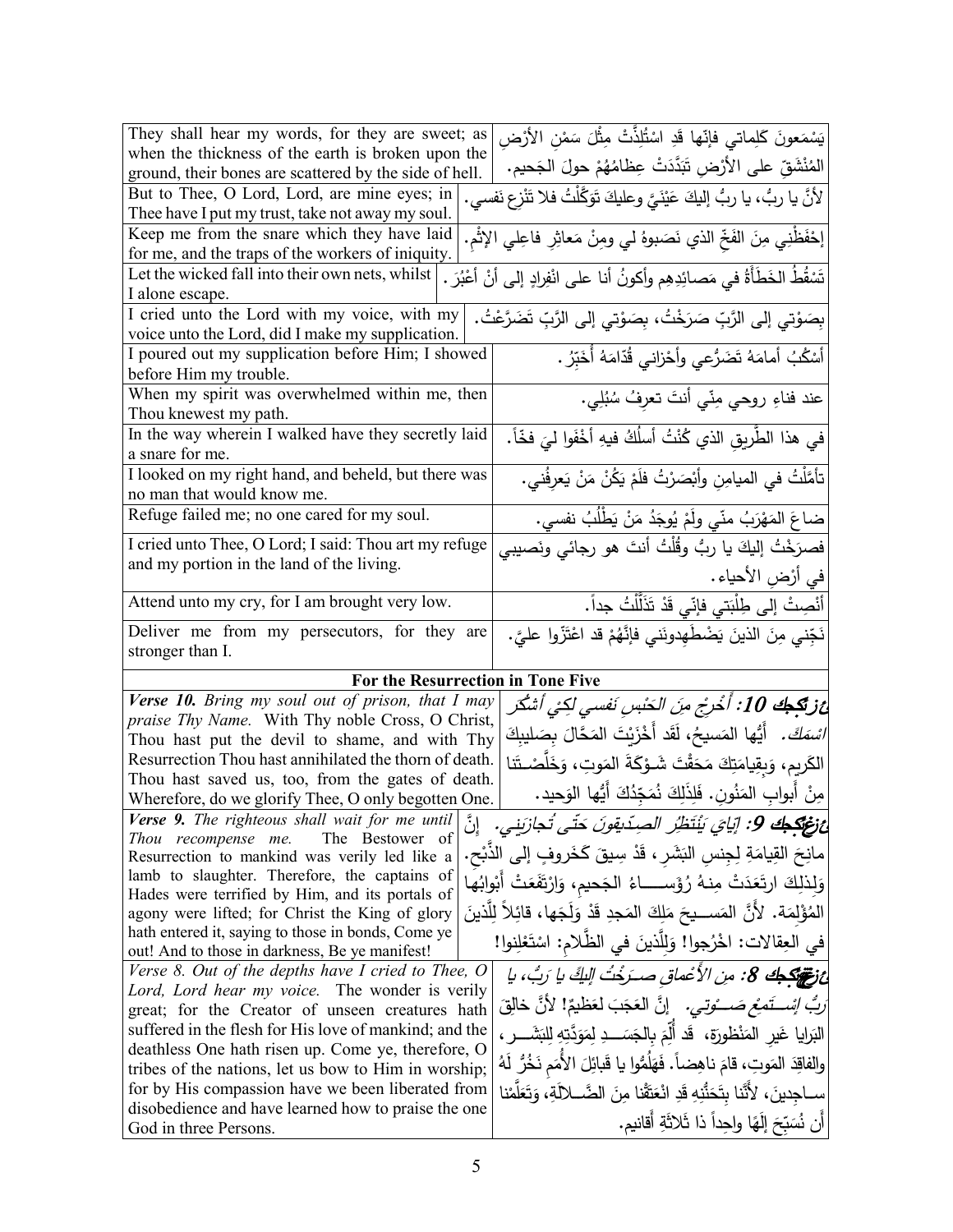| Verse 7. Let Thine ears be attentive to the voice of                                                     | ئ في 1: 1 1 بَيْكُنْ أَذْناكَ مُصْــغِيَتْين إلى صَــُوتِ                                            |
|----------------------------------------------------------------------------------------------------------|------------------------------------------------------------------------------------------------------|
| my supplication. O Light that is not apprehended by<br>eventide, we offer Thee evening worship; for Thou | تَضَــرُّعِـي. ۚ أَيُّها النُّورُ الَّذي لا يَعرُوهُ مَســاءٌ، نُقَدِّمُ                             |
| hast risen on the world at the completeness of time                                                      | لَكَ سُــجوداً إلهِيّاً، لأنَّكَ بَزَغْتَ بالجَسَــدِ لِلعالَمِ عِنْدَ                               |
| as in a mirror; and Thou didst descend to Hades and                                                      |                                                                                                      |
| dissolved the darkness therein, revealing to the                                                         | مِــلءِ الزَّمنِ، كَفي مِرآةٍ. وانْحَــدَرَتَ إلى الجَحيمِ،                                          |
| nations the light of the Resurrection. Wherefore, O<br>Lord, Giver of light, glory to Thee.              | وَحَلَلْتَ الظُلُماتِ التي هُنـاك، وأظْهَرْتَ لِلأَمَمِ نورَ                                         |
|                                                                                                          | القِيامَة. فَيا أَيُّها الرَّبُّ الواهِبُ النُّورَ ، المَجدُ لَك.                                    |
| Verse 6. If Thou, O Lord, shouldest mark                                                                 |                                                                                                      |
| iniquities, O Lord, who shall stand? For with Thee<br>there is forgiveness. Let us praise with words of  | <i>مَنْ يَثْبُتْ؟ فَإِنَّ مِن عِندِكَ الاغْتِفارِ .</i> لِنُسَــبِّحْ بِأَقُوالِ                     |
| glorification Christ, the Element of our salvation;                                                      | التَماجيدِ المَسيحَ عُنْصُرَ خَلاصِنا، لأنَّهُ بنُهوضِهِ مِنْ                                        |
| for by His rising from the dead He hath saved the                                                        | بَين الأمواتِ، خَلَّصَ العالَمَ مِنَ الضَّــلاَلَة. فَمَصـــافٌ                                      |
| world from falsehood, and the ranks of angels<br>rejoiced; and the falsehood of demons hath              |                                                                                                      |
| vanished; and Adam rose up from the fall; and the                                                        | المَلائِكَةِ فَرِحَتْ، وَضَــلاَلَةُ الْجِنّ تَلاشَـتْ، وَآدَمُ نَهَضَ                               |
| authority of Diabolus was repudiated.                                                                    | مِنَ السَّقطَةِ، وَإِبليسُ المَحَّالُ دُحِضَ مَرِذُولاً.                                             |
| Verse 5. Because of Thy Name have I waited for                                                           | ئ قلاب 3: مِنْ أجلِ اسْـمِكَ صَـبَرْتُ لِكَ يا رَبّ،                                                 |
| Thee, O Lord; my soul hath waited upon Thy word,<br>my soul hath hoped in the Lord. When the guardian    | صَـــبَرَتُ نفســـى فى أقوالكَ، تَوَكَّلُتُ نَفســـى علـى                                            |
| soldiers were appointed by the transgressors of the                                                      | <i>الرَّبِّ.</i> إنَّ الجُنْدَ الحَرَسَــــةَ، لَمَّا تَعَيَّنوا مِنْ عابري                          |
| law, they were instructed by them to conceal the<br>Resurrection of Christ; for they said to them: Take  | النَّاموس، لُقِّنُوا مِنْهُمْ أَنْ يُخْفُوا قِيامَةَ المَسيح. لأَنَّهُم                              |
| ye silver and say: Behold, when we were asleep the                                                       | قالُوا لَهُم: خُذُوا فِضَّــــةً، وَقولُوا: إِنَّنا لَمّا كُنَّا نِيامًا                             |
| corpse was stolen from the tomb. But who hath ever                                                       |                                                                                                      |
| seen or heard at any time that a corpse was stolen,                                                      | سُرِقَ المَيتُ مِنَ القَبرِ . فَمَنْ سَمِعَ أَو مَنْ أَبْصَرَ في                                     |
| especially if it were naked and embalmed, leaving its                                                    | وَقِتٍ ما بأنَّ مَيتاً يُسـرَقُ، لا سِــيَما إذا كانَ عُرياناً                                       |
| wrappings in the grave? Be ye not deceived, O Jews,<br>but learn ye the sayings of the Prophets, and     | مُحَنَّطٍاً، تارِكًا أَكْفانَهُ في الرَّمسِ؟ فَلا تَنْخَدِعوا يا                                     |
| understand that this One in truth is the Savior of the                                                   | يَهودُ، بَلْ تَعَلَّموا أَقوالَ الأَنْبِياءِ، وَافهَمُوا أَنَّ هَذا هُوَ                             |
| world, the omnipotent One.                                                                               | بالْحَقيقَةِ مُنقِذُ الْعالَمِ، القادِرُ  عَلَى كُلِّ شَيء.                                          |
| For the First Sunday of Great Lent in Tone Six (** Having laid up all their hope**)                      |                                                                                                      |
| Verse 4. From the morning watch until night, from                                                        |                                                                                                      |
| the morning watch let Israel trust in the Lord.                                                          | ع المن السلام بين الله عنه المستقل السلام الله عنه السلام من السلام من المسلم السلام السلام السلام ا |
| O Lord incomprehensible, and shining eternally                                                           | انْفِجار الصُّنْحِ لَبِتِّكَلِّ إِسْرائِيلُ على الرَّبِّ.                                            |
| before the morning star, from the belly of the<br>immaterial and incorporeal Father, the Prophets,       | أَيُّها الرَّبُّ غَيرُ المُدرَكِ، السّـــاطِعُ أَزَليًّا قَبلَ كَوكَب                                |
| inspired by Thy Spirit, foretold that Thou shouldest                                                     | الصُّــبح مِن بَطْنِ الوالِدِ العَديمِ أن يَكونَ مُتَجَسِّــمًا،                                     |
| become a child incarnate from her who knoweth no                                                         | والبَرِيءُ مِنَ الهَيولِي، إنَّ الأنبياءَ الذينَ امتَلأُوا مِن                                       |
| wedlock, taking Thy place among men, and visible<br>those who are on earth. Wherefore, O<br>to           | نِعمَةِ روحِكَ، قَد سَـبَقوا فَأَخبَروا عَنكَ، بأنَّكَ تَصــيرُ                                      |
| compassionate One, by their pleadings make worthy                                                        | طِفلاً مُتَجَسِّـــدًا مِنَ التي لَم تُجَرِّب زَواجًا، مُنتَظِمًا                                    |
| of Thine illumination us who praise Thine ineffable                                                      | مَعَ البَشَرِ ، وَمَنظورًا لِلَّذينَ عَلى الأَرضِ. فَبوَسائِلِهم،                                    |
| and glorious Resurrection.                                                                               |                                                                                                      |
|                                                                                                          | أَهِّلنا كَرَؤوفٍ، لإشــراقاتِكَ، نَحنُ الْمُسَــبّحينَ قيامَتَكَ                                    |
|                                                                                                          | المَجيدَةَ، التي لا تُوصَف.                                                                          |
| <b>Verse 3.</b> For with the Lord there is mercy and with                                                | عْ فَرَسَسَنَ فَصْلَا مِنْ الرَّبِّ الرَّحْمَةَ، وَمِنْهُ النَّجَاةَ                                 |
| Him is abundant redemption, and He will deliver                                                          | الْكَتْبِرَةِ، وَهُوَ نُيَنِّجِي إِسْرائِيلَ مِنْ كُلِّ آتَامِهِ.                                    |
| Israel from all his iniquities.                                                                          |                                                                                                      |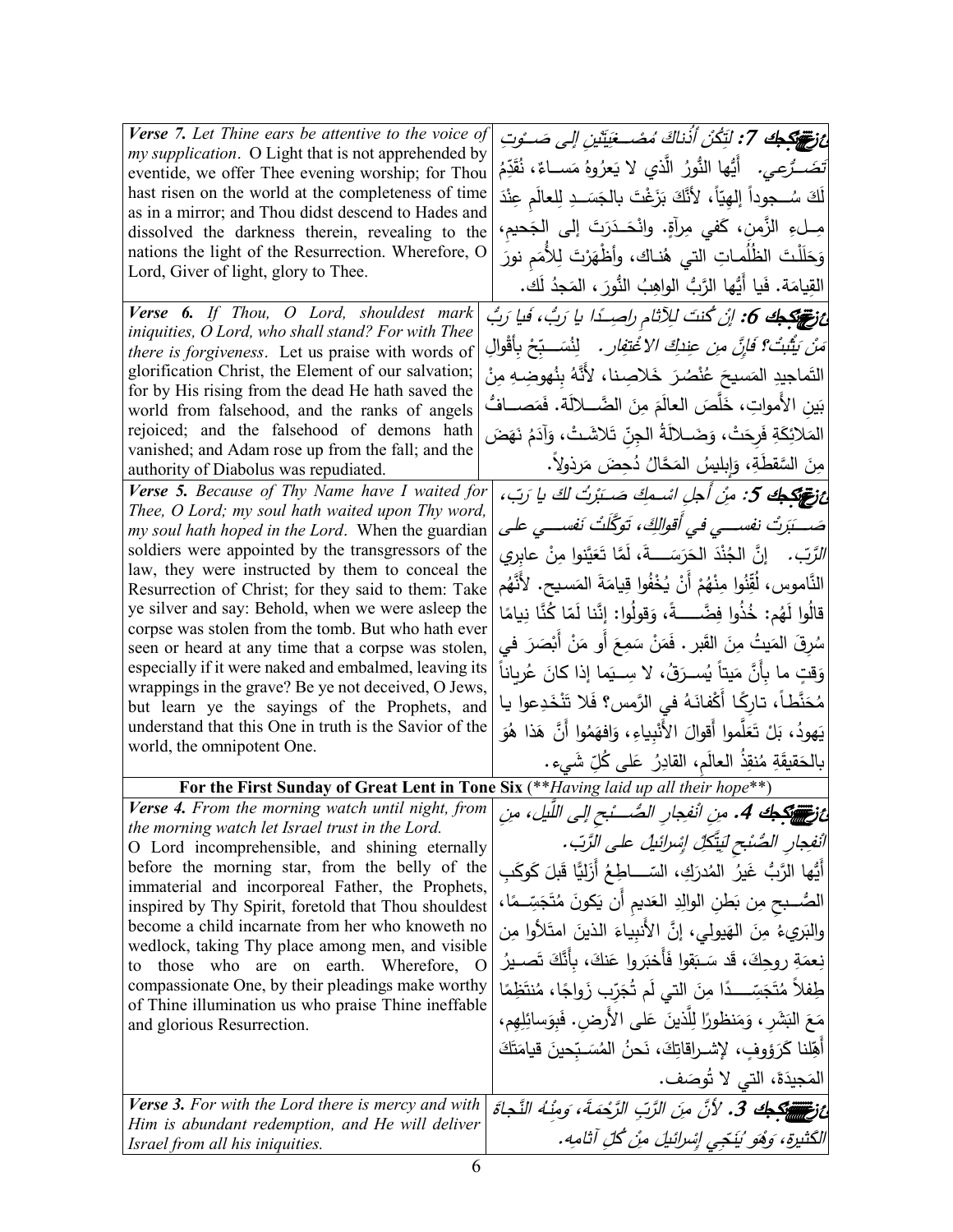| Verily, the God-proclaiming Prophets, when they<br>إِنَّ الأَنبياءَ النَّاطقينَ بـاللهِ، لَمَّا أَنذَروا بكَ بـالأَقوالِ،<br>preached Thee by their words, and honored Thee by |                                                                                      |  |
|--------------------------------------------------------------------------------------------------------------------------------------------------------------------------------|--------------------------------------------------------------------------------------|--|
| their deeds, bore the fruits of unending life; for,                                                                                                                            | وَكَرَّمُوكَ بِالأَفْعَالِ، اســـتَثْمَرُوا حَياةً غَيرَ مُنتَهِيَةٍ،                |  |
| having refused adamantly to worship creation apart                                                                                                                             |                                                                                      |  |
| from Thee, O Master and Creator, they renounced                                                                                                                                | لأَنَّهُم، مُنذُ أَبَوا بَجَلادَةٍ، أن يَعبُدوا الخَليقَةَ دونَكَ أَيُّها            |  |
| the world evangelically, emulating Thy Passion                                                                                                                                 | السَّــيِّدُ الخالِقُ، رَفَضـــوا كُلَّ الـعالَم إنـجيليًّا، وَشـــابَهوا            |  |
| which they had prophesied. Wherefore, by their                                                                                                                                 | آلامَكَ، التي تَنَبَّأُوا عَنها. فَبِطْلباتِهِم، أَهِّلنا أن نَجوزَ                  |  |
| pleadings prepare us to pass blamelessly over the                                                                                                                              |                                                                                      |  |
| battlefield of abstinence, O Thou Who alone art                                                                                                                                | مَيدانَ الصّيام بِغَيرِ عَيبٍ، يا جَزيلَ الرَّحمَةِ وَحدَك.                          |  |
| most merciful.                                                                                                                                                                 |                                                                                      |  |
| Verse 2. Praise the Lord, all nations; praise                                                                                                                                  | المَرْتَمَ الْمَحْجَمَةِ 2. سَـبَـُولِ الرَّبَّ يا جَمِيعَ الأَمَمِ، وَامْدَحُوهُ يا |  |
| Him, all people. Though infinite in Thy divine                                                                                                                                 |                                                                                      |  |
| Nature, O Master, Thou didst condescend to be                                                                                                                                  | <i>سـائرِ الشَّـعوب.</i> أيُّها السَّـيّذُ غَيرُ المَحصـور بِطَبيعَتِكَ              |  |
| incarnate in these last days, and become finite;                                                                                                                               | الإِلَهِيَّةِ، لَقَد تَنازَلتَ أَن تَتَجَسَّدَ في آخِرِ الأزمانِ وَتَكونَ            |  |
| for by putting on the body Thou didst also put on                                                                                                                              |                                                                                      |  |
| all its properties. Wherefore, we draw the                                                                                                                                     | مَحصـوراً، لأَنَّكَ، باتِّخاذِكَ البَشَرَةَ، اقتَبَلتَ أيضًـا، جَميعَ                |  |
| likeness of Thine image and embrace it in                                                                                                                                      | خَواصِّـها. فَلِأَلِكَ، نَرسُمُ شَكَلَ مِثالِكَ، وَنُصـافِحُهُ بِالنَّظَرِ           |  |
| consideration of its prototype, ascending                                                                                                                                      | إلى الأصــــلِ، مُتَســـامينَ نَحوَ مَحَبَّتِكَ، مُســتَترفينَ مِنها                 |  |
| towards Thy love and drinking therefrom the                                                                                                                                    |                                                                                      |  |
| grace of healing, following the divine traditions                                                                                                                              | نِعمَةَ الأَشفيَةِ، تابِعينَ لِتَقليداتِ الرُّسلِ الإِلَهيَّةِ.                      |  |
| of the Apostles.                                                                                                                                                               |                                                                                      |  |
| Verse 1. For His mercy is great toward us, and                                                                                                                                 | ئ في السَّفَاطِك 1. لأَنَّ رَحْمَتَهُ قَدْ قَوِيتْ عَلَينا ، وَحَقُّ الرَّبِّ        |  |
| the truth of the Lord endureth forever. Verily, the                                                                                                                            | َ <i>يُدوُم إلى الدَّهر .</i> إنَّ كَنيسَـةَ المَسـيح، قَد اتَّخَذَت زينَةً          |  |
| Church of Christ hath taken on a most honored                                                                                                                                  |                                                                                      |  |
| adornment, the noble sanctified Icons pertaining<br>to Christ the Savior, the Theotokos, and all the                                                                           | فائِقَةَ الإكرام، بِالأيقوناتِ الشَّرِيفَةِ المُقَدَّسَةِ، المُختَصَّـةِ             |  |
| saints, elevated in joy and gladness, wherein she                                                                                                                              | بِالمَســيح المُخَلِّصِ، وَبِوالِدَةِ الإِلَهِ، وَبِجَميعِ القِدِّيســينَ،           |  |
| rejoiceth in grace, refuting the crowds of heretics,                                                                                                                           |                                                                                      |  |
| glorifying with gladness her philanthropic God,                                                                                                                                | المَرفوعَةِ بِالْحُبورِ والبَهجَةِ، وَبِها تَبتَهِجُ مُشْرِقَةً بِالنِّعمَةِ،        |  |
| Who patiently bore His voluntary sufferings for                                                                                                                                | وَتَدحَضُ لَفيفَ الأَراتِقَةِ، وَثُمَجِّدُ بِسُــرورٍ ، لِلإِلَهِ المُحِبِّ          |  |
| her sake.                                                                                                                                                                      | الْبَشَرَ ، الذي صَبَرَ  عَلَى الآلام الطَّوعيَّةِ  لأجلِنا .                        |  |
| <b>DOXASTICON FOR THE FIRST SUNDAY OF</b>                                                                                                                                      | THE GREAT FAST IN TONE TWO                                                           |  |
| Glory to the Father, and to the Son, and to the Holy                                                                                                                           | <i>المَجْدُ للآبِ والإبنِ والروحِ القدَسِ.</i> إنَّ نِعمَةَ الحَقِّ                  |  |
| Spirit. The grace of truth hath shone, and the things                                                                                                                          |                                                                                      |  |
| which were foreshadowed of old have now been                                                                                                                                   | قَد أشـرَقَت، والأمورَ  التي سَـبَقَ رَسْـمُها قَديمًا ظِلِّيًّا                     |  |
| fulfilled openly; for behold, the Church hath put on                                                                                                                           | قَد تَمَّتِ الآنَ عَلانِيَةً، إذ ها هِيَ الكَنيسَـــةُ قَد                           |  |
| incarnate likeness of Christ, a world-<br>the                                                                                                                                  |                                                                                      |  |
| transcending adornment, in accordance with the                                                                                                                                 | تَسَــربَلَت صــــورَةَ المَســـيح المُتَجَسِّــمَةَ كَرْبِنَةٍ فائِقَةِ             |  |
| foreknowledge of the tabernacle of the Covenant,                                                                                                                               | العالَم، حَسَبَ سـابِق رَسم مَضـربِ الشَّـهادَةِ، حَتَّى                             |  |
| that, keeping the Icon of Him Whom we worship and<br>إِذَا حَفِظْنا أَيقُونَـةَ مَن نَعبُدُهُ وَنُوَقِّرُهُ لا نَضِـــــلٌ.                                                    |                                                                                      |  |
| revere, we may not go astray. Let those, therefore,                                                                                                                            |                                                                                      |  |
| who believe not thus be robed with confusion; for our                                                                                                                          | فَليَتَســــــربَــلِ الـخِزِيَ الــذينَ لا يُؤمنونَ هَكَــذا، لأنَّ                 |  |
| kneeling in true worship—not deifying the Icon—of<br>سُـــــجودَنـا، بِحُســــن عِبادَةٍ، وَبِغَير تَـأَلّـهِ لأَيقونَـةِ                                                      |                                                                                      |  |
| the Incarnate is a glory to us. Let us, therefore,<br>embrace it, O believers, crying: Save, O God, Thy                                                                        |                                                                                      |  |
| المُتَجَسِّــــدِ، هُوَ مَجِدٌ لَنا. فَلْنُصـــــافِحْها يا مُؤمنونَ<br>people and bless Thine inheritance.                                                                    |                                                                                      |  |
|                                                                                                                                                                                | هاتِفين: خَلِّص يا اللهُ شَعبَكَ، وَباركِ ميراثَك.                                   |  |
| THEOTOKION FOR THE RESURRECTION IN TONE FIVE                                                                                                                                   |                                                                                      |  |
| Both now and ever, and unto ages of ages.                                                                                                                                      | الآنَ وكُلَّ أُوانٍ وإلى دَهْرِ الداهرِينِ. آمينِ.                                   |  |
| Amen.                                                                                                                                                                          |                                                                                      |  |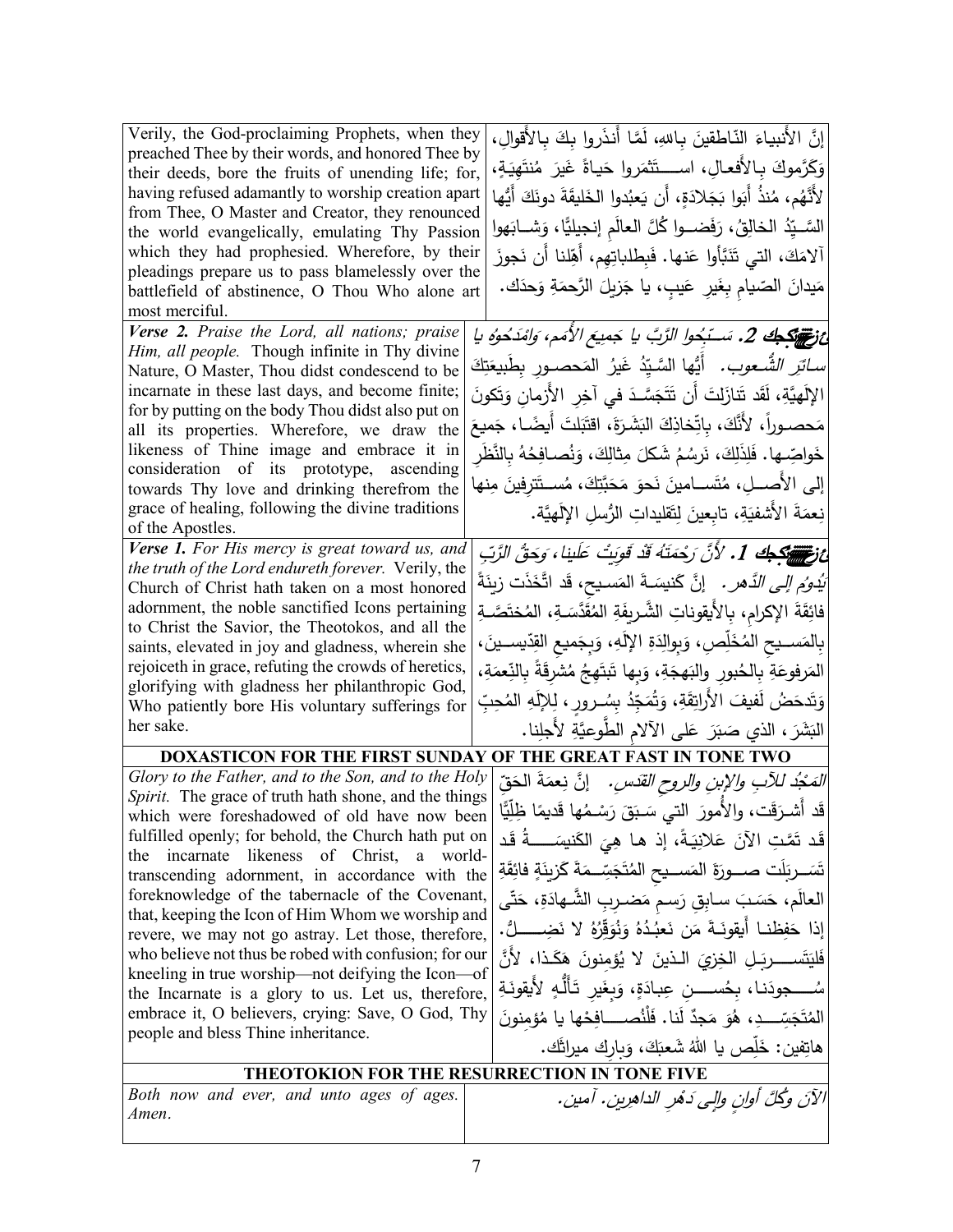| The sign of the virgin bride who knew not                                                                           | إِنَّ رَسْـــمَ البِكْرِ العَروسِ، التي لَم تَعْرِفْ زَواجـاً، قَـٰذ                                      |  |  |
|---------------------------------------------------------------------------------------------------------------------|-----------------------------------------------------------------------------------------------------------|--|--|
| wedlock was at one time revealed in the Red Sea;                                                                    | تَصَـــوَّرَ وَقتًا ما في البَحرِ الأحمَرِ . إِذْ إنَّ موسَـــى كانَ                                      |  |  |
| for there Moses did cleave the waters, and there<br>Gabriel was the minister of a miracle. At that                  |                                                                                                           |  |  |
| time Israel crossed the deep and their feet were                                                                    | هُناكَ لِلمِياهِ مُقَسِّــــماً، أَمَّا هُنا فَجِبرائيلُ لِلعَجَبِ خادِماً.                               |  |  |
| not wet, and now the Virgin hath given birth to                                                                     | في ذَلِكَ الْحِينِ عَبَرَ إِســــرائيلُ الْعُمقَ وَلَم تَبِتَلَّ قَدَماهُ،                                |  |  |
| Christ without seed. The sea remained uncrossed                                                                     | والآنَ البَتولُ وَلَدَتِ المَســــيحَ خُلُوّاً مِن زَرعٍ. البَحرُ لَبِثَ                                  |  |  |
| after the passing of Israel, and the blameless one                                                                  | غَيرَ مَسلوكٍ بَعدَ اجتِياز ۖ إسرائيلَ، والعادِمَةُ العَيبِ لَبِثَتْ                                      |  |  |
| remained incorruptible after giving birth to<br>Emmanuel. Therefore, O eternal God, Who wast                        |                                                                                                           |  |  |
| before eternity, and Who didst appear as man,                                                                       | خُلُوّاً مِن فَســـــادٍ بَعدَ وِلِادَتِها عِمّانوئيلَ. فَيا أَيُّها الإِلَهُ                             |  |  |
| have mercy upon us.                                                                                                 | الأَزَّلِيُّ، الكائِنُ قَبلَ الأَزِّلِ، الذي ظَهَرَ كَإِنسانِ، ارحَمْنا.                                  |  |  |
|                                                                                                                     | THE HOLY ENTRANCE                                                                                         |  |  |
|                                                                                                                     | (While the "both now" is chanted, the following dialogue occurs QUIETLY as the clergy make the entrance.) |  |  |
| <b>Deacon:</b> Let us pray to the Lord. Lord, have mercy.                                                           | ا <b>لشماس:</b> إلى الرَّبِّ نَطْلُبٍ. يارَبُّ ارْحَمْ.                                                   |  |  |
| Priest: In the evening and in the morning and at                                                                    | ا <b>لكاهن:</b> مَســـاءً وصَــــباحاً وعند الظّهيرَة، نُسَـــبّحُكَ                                      |  |  |
| noonday we praise Thee, we bless Thee, we give                                                                      |                                                                                                           |  |  |
| thanks unto Thee, and we pray unto Thee, O Master<br>of all, Lord Who lovest mankind: Direct our prayer             | ونُباركُكَ، ونَشْكُرُكَ ونَطْلُبُ إليكَ، يا سبِّدَ الكُلِّ، الرَّبَّ                                      |  |  |
| as incense before Thee, and incline not our hearts                                                                  | المُحِبَّ النِّشَرِ . فَقَوِّمْ صَلاتَنا كالنِّخورِ أمامَكَ، ولا تُمِلْ                                   |  |  |
| unto words or thoughts of evil, but deliver us from all                                                             | قُلوبَنا إلى أقْوالٍ أَوْ أَفْكارٍ شِــرّيرَةٍ، بَلْ نَجِّنا مِنْ جَميع                                   |  |  |
| who seek after our souls. For unto Thee, O Lord,<br>Lord, are our eyes, and in Thee have we hoped. Put              | الذينَ يُطارِدونَ نفوسَـــنا، لِأَنَّ عيونَنا إليكَ يا رَبُّ، يا                                          |  |  |
| us not to shame, O our God. For unto Thee are due                                                                   | رَبُّ، وعَليكَ تَوَكَّلْنا. فَلا تَخْذُلْنا يا إلهَنا. لأَنَّهُ بِكَ يَليقُ                               |  |  |
| all glory, honor, and worship: to the Father and to the                                                             |                                                                                                           |  |  |
| Son and to the Holy Spirit; now and ever, and unto<br>ages of ages. Amen.                                           | كُلٌ مَجْدٍ وإكْرام وسُـــــجود، أَيُّها الآبُ والإبنُ والرُّوحُ                                          |  |  |
|                                                                                                                     | الْقُدُسِ، الآنَ وكُلَّ أُوانٍ وإِلَى دَهْرِ الداهِرْيِنِ. آمينِ.                                         |  |  |
| (When the clergy reach the center of the solea, the first part of the great censing begins. After the first part of |                                                                                                           |  |  |
| the great censing is completed, this next dialogue occurs QUIETLY.)<br>Deacon: Bless, master, the holy entrance.    |                                                                                                           |  |  |
|                                                                                                                     | ا <b>لشماس :</b> باركْ يا سَيِّدُ الدُخولَ المُقَدَّس.                                                    |  |  |
| Priest: Blessed is the entrance to thy holy ones,<br>always, now and ever and unto ages of ages.                    | ا <b>لكاهن:</b> مُباركٌ هو دُخولُ قِدِّيسيكَ كُلَّ حين، الآنَ                                             |  |  |
|                                                                                                                     | وكلَّ أوانٍ، وإلى دهرِ الداهرينِ.                                                                         |  |  |
| <b>Deacon:</b> Amen.                                                                                                | ا <b>لشماس :</b> امين                                                                                     |  |  |
| Deacon: Wisdom! Stand Upright!                                                                                      | الشماس: الحكْمَة! فلْنَسْتَقرْ!                                                                           |  |  |
| O GLADSOME LIGHT                                                                                                    |                                                                                                           |  |  |
| Choir: O gladsome Light of the holy glory of                                                                        | ا <b>لجوقة:</b> يا نوراً بَهِيًّا لِقُدْسٍ مَجْدِ الآبِ الذي لا يَموتُ،                                   |  |  |
| the immortal Father, heavenly, holy, blessed                                                                        |                                                                                                           |  |  |
| Jesus Christ. Now that we have come to the                                                                          | السَّماويُّ، القدّوسُ، المَغْبوطُ، يا يَسوعُ المَسيحُ. إذْ قدْ                                            |  |  |
| setting of the sun, and behold the light of<br>evening, we praise God: Father, Son, and Holy                        | بَلَغْنا إلى غُروبِ الشَّمْسِ ونَظرْنا نوراً مَسائِيّاً، نُسبِّحُ الآبَ                                   |  |  |
| Spirit. For meet it is at all times to worship Thee                                                                 | والابنَ والروحَ القُدُسَ الإلهَ. فَيا ابْنَ اللهِ المُعْطى الحياةَ،                                       |  |  |
| with voices of praise, O Son of God, Giver of                                                                       | إِنَّكَ لَمُسْتَحِقٌّ في سائرَ  الأوقاتِ أنْ شُبَجَ بأَصْواتٍ بارَّةٍ،                                    |  |  |
| Life. Therefore all the world doth glorify Thee.                                                                    | لِذَلِكَ العالَمُ لَكَ يُمَجِّد.                                                                          |  |  |
| <b>Deacon:</b> The evening prokeimenon.                                                                             | ا <b>لشماس:</b> تَرْنيمَةُ المَساء.                                                                       |  |  |
|                                                                                                                     |                                                                                                           |  |  |
|                                                                                                                     | SATURDAY PROKEIMENON IN TONE SIX                                                                          |  |  |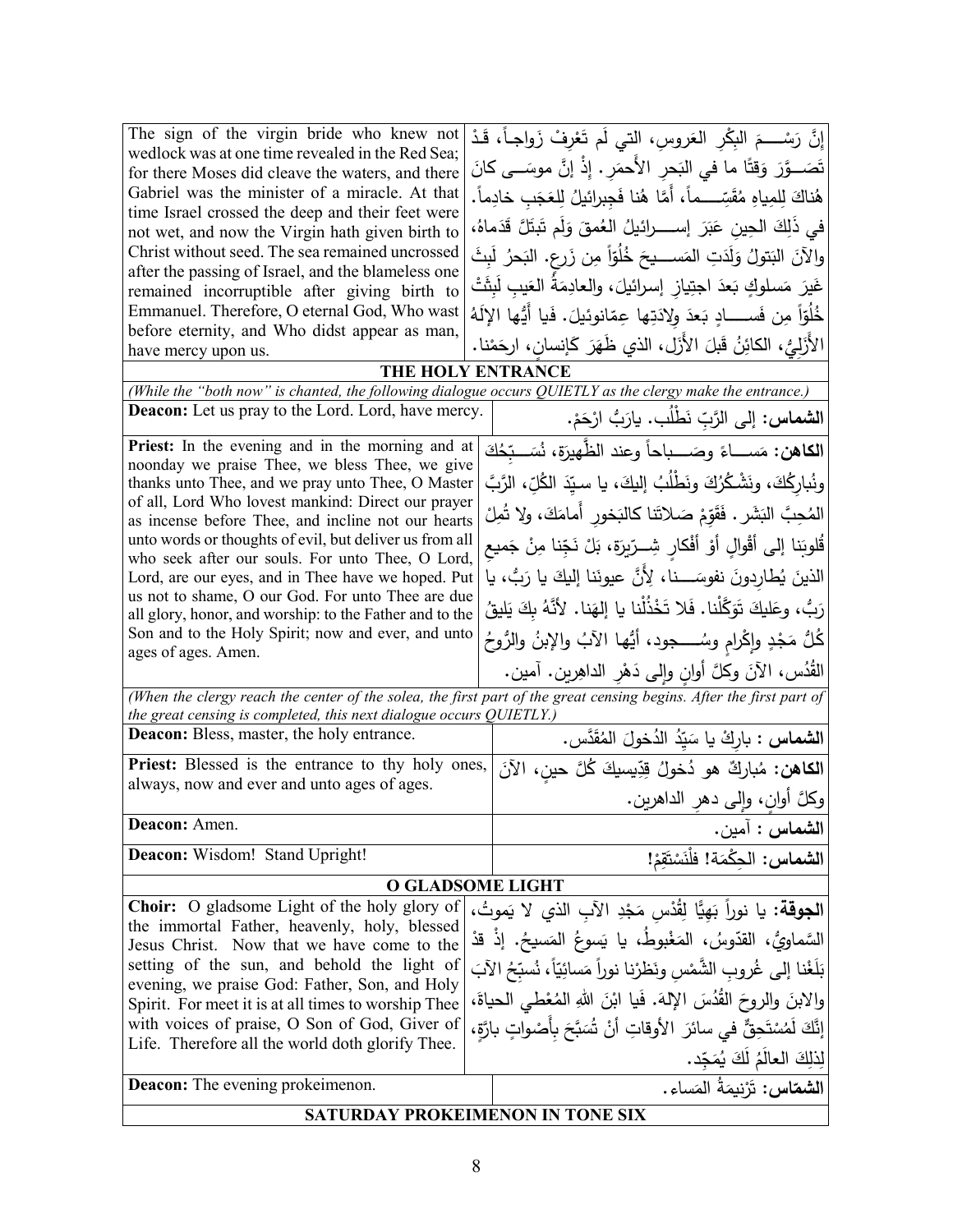| Choir: The Lord is King, and hath clothed Himself with<br>majesty. (ONCE)                              | الجوقة: اَلرَّبُّ قَدْ مَلَكَ وَالجَلالَ لَبِسَ.                                              |
|--------------------------------------------------------------------------------------------------------|-----------------------------------------------------------------------------------------------|
| Verse 1. The Lord is robed; He is girded with                                                          | س <b>تيخن:</b> <i>لَسِِّن الرَّبِّ القُوَّةَ وَتَمَنْطُقَ بِهَا</i> .  (اللازمة)              |
| strength. (Refrain)                                                                                    |                                                                                               |
| Verse 2. For He has established the world so that it<br>shall never be moved. (Refrain)                | <b>ستيخن:</b> <i>لأَنَّهُ وَطَّدَ المَسْكُونَةَ فَلَنْ تَتَزَعْزَع.</i> (اللازمة)             |
| Verse 3. Holiness befits Thy house, O Lord, forevermore.                                               | عْزِيْكِجُكْ: 'لِأَنَّهُ ثَبَّتَ المَسكونَةَ فَلَن تَتَزَعَزَع.                               |
| (Refrain)                                                                                              |                                                                                               |
|                                                                                                        | THE LITANY OF FERVENT SUPPLICATION                                                            |
| <b>Deacon:</b> Let us say with our whole soul and<br>with our whole mind, let us say.                  | <b>الشماس:</b> لِنَقُلْ جَميعُنا مِنُ كُلِّ نُفوسِنا ومِنْ كُلِّ نِيَاتِنا، لِنَقُلْ.         |
| Choir: Lord, have mercy.                                                                               | <b>الجوقة:</b> يا رَبُّ ارْحَم.                                                               |
| <b>Deacon:</b> O Lord Almighty, the                                                                    | الشماس: أيُّها الرَّبُّ الضَّابِطُ الكُلِّ إلهُ آبائِنا، نَطْلُبُ مِنْكَ، فاسْتَجِبْ وارْحَم. |
| God of our Fathers, we pray thee:                                                                      |                                                                                               |
| hear us, and have mercy.                                                                               |                                                                                               |
| Choir: Lord, have mercy.                                                                               | ا <b>لجوقة:</b> يا رَبُّ ارْحَم.                                                              |
| Deacon: Have mercy on us, O God, according to Thy                                                      | الشعاس: ارْحَمْنا يا اللهُ بِعَظيمِ رَحْمَتِكَ، نَطْلُبُ مِنْكَ،                              |
| great mercy, we pray thee, hear us, and have mercy.                                                    | فاسْتَجِبْ وارْحَم.<br>ا <b>لجوقة:</b> يا رَبُّ ارْحَم. (تْلاثا)                              |
| Choir: Lord, have mercy. (thrice)                                                                      |                                                                                               |
| Deacon: Again we pray for all                                                                          | ا <b>لشماس:</b> وأيضاً نَطْلُبُ مِنْ أَجْلِ المَسيحيينَ الحَسَني العِبادَةِ الأَرْثوذُكْسيين. |
| pious and Orthodox Christians.<br>Choir: Lord, have mercy. (thrice)                                    |                                                                                               |
|                                                                                                        | <b>الجوقة:</b> يا رَبُّ ارْحَم. (ثلاثا)                                                       |
| Deacon: Again we pray for our father and<br>Metropolitan N. and our Bishop N.                          | الشماس:وَأَيضَا نَطْلُبُ مِنْ أَجلِ أبينا ومِتْروبوليتنا جوزيف.                               |
| Choir: Lord, have mercy. (thrice)                                                                      | الجوقة: يا رَبُّ ارْحَم. (ثلاثا)                                                              |
| Deacon: Again we pray for our brethren: the                                                            | <b>الشماس:</b> وَأَيْضاً نَطْلُبُ مِنْ أَجْلِ إخْوَتِنا الكَهَنةِ والشَمامِسَةِ               |
| priests, hieromonks, deacons, hierodeacons, and<br>monastics, and all our brotherhood in Christ.       | والرُّهْبانِ والراهِباتِ، وكُلِّ إخْوَتِنا في المَسيح.                                        |
| Choir: Lord, have mercy. (thrice)                                                                      | ا <b>لجوقة:</b> يا رَبُّ ارْحَم. (ثلاثا)                                                      |
| <b>Deacon:</b> Again we pray for mercy, life, peace,                                                   | ال <b>شماس:</b> وأيضاً نَطْلُبُ مِنْ أَجْلِ الرَّحْمَةِ والحياةِ والسَّلام                    |
| health, salvation, and visitation and pardon and<br>forgiveness of sins for (the servants of God,      | والعافِيَةِ والخَلاصِ لِعَبيدِ اللهِ، وجَميعِ المَسيحيِّينَ الحَسَني                          |
| [Names], and) all Orthodox Christians of true                                                          | العِبادَةِ الأَرْثوذَكْسِينَ السَّاكِنينَ والمَوْجودينَ في هذا المجتمع.                       |
| worship, who live and dwell in this community.<br><b>Choir:</b> Lord, have mercy. <i>(thrice)</i>      |                                                                                               |
|                                                                                                        | ا <b>لجوقة:</b> يا رَبُّ ارْحَم. (ثلاثا)                                                      |
| Deacon: Again we pray for the blessed and ever-<br>memorable founders of this holy church and (for the | <b>الشماس:</b> وَأَيْضاً نَطْلُبُ مِنْ أَجْلِ المطوَّبِينَ الدائميِّ                          |
| departed servants of God, [Names], and all our fathers                                                 | الذِّكْرِ الذينِ عَمَّروا هذا الهيكلَ المقدَّسِ، ومنْ أَجْلِ                                  |
| and brethren, the Orthodox departed this life before us,                                               | جَميع المُنْتَقِلِينَ مِنْ آبائِنا وإِخْوَتِنا الأَرْثُوذَكْسيِّينَ                           |
| who here and in all the world lie asleep in the Lord.                                                  | الراقِدينَ هَهُنا وفي كُلِّ مَكان.                                                            |
| <b>Choir:</b> Lord, have mercy. <i>(thrice)</i>                                                        | ا <b>لجوقة:</b> يا رَبُّ ارْحَم. (ثلاثا)                                                      |
| <b>Deacon:</b> Again we pray for those who bear fruit                                                  | <b>الشماس:</b> وَأَيْضاً نَطْلُبُ مِنْ أَجْلِ الذينَ يُقَدِّمونَ الأَثمارَ                    |
| and do good works in this holy and all-venerable                                                       | والذينَ يَصْنَعونَ الإِحْسانَ في هذا الهيكلِ المقدَّسِ الكليِّ                                |
| temple, those who serve and those who sing, those<br>praying with us from their homes, and all the     |                                                                                               |
| people here present, who await Thy great and rich                                                      | الوقار ، والذينَ يَتْعَبونَ ويُرَتِّلونَ فيهِ، ومِنْ أَجْلِ هذا الشُّعْبِ                     |
| mercy.                                                                                                 | الواقِفِ، المُنْتَظِرِ مِنْ لَدُنْكَ الرَّحمَةَ الغَنِيَّةَ العُظْمي.                         |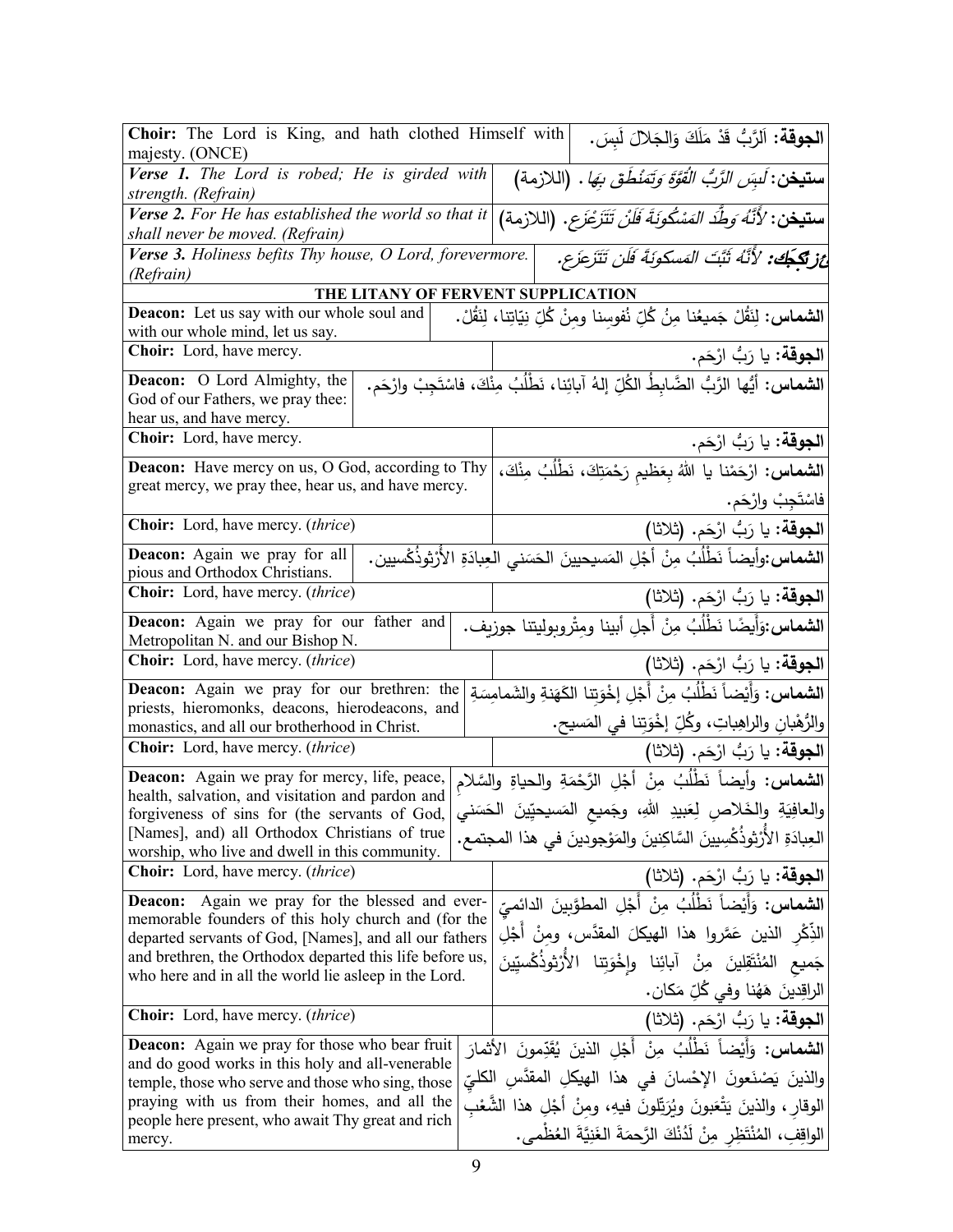| Choir: Lord, have mercy. (thrice)                                                                                         |                    | ا <b>لجوقة:</b> يا رَبُّ ارْحَم. (ثلاثا)                                                           |
|---------------------------------------------------------------------------------------------------------------------------|--------------------|----------------------------------------------------------------------------------------------------|
| Priest: For thou art a merciful God and lovest                                                                            |                    | ا <b>لكاهن:</b> لأَنَكَ إلهٌ رَحيمٌ وَمُحِبٌّ لِلْبَشَرِ ، وَلَكَ نُرْسِلُ المَجْدَ أَيُّها الآبُ، |
| mankind, and unto thee we ascribe glory to                                                                                |                    |                                                                                                    |
| the Father and to the Son and to the Holy                                                                                 |                    | والإبنُ، والزُوحُ القُدُسُ، الآنَ وكُلَّ أوانِ، وإلى دَهرِ الداه~رين.                              |
| Spirit, now and ever, and unto ages of ages.<br>Choir: Amen.                                                              |                    |                                                                                                    |
|                                                                                                                           |                    | ا <b>لجوقة:</b> آمين.                                                                              |
|                                                                                                                           | THE EVENING PRAYER |                                                                                                    |
| People: Vouchsafe, O Lord, to keep us this evening<br>without sin. Blessed art Thou, O Lord, the God of our               |                    | ا <b>لشعب:</b> أَهِّلْنا ياً رَبُّ أَنْ نُحْفَظَ في هذا المَساءِ بِغَيرِ                           |
| fathers, and praised and glorified is Thy Name forever.                                                                   |                    | خَطيئَة. مُبارَكٌ أنتَ يا رَبُّ، إلهَ آبائِنا، وَمُسَبَّحٌ وَمُمَجَّدٌ                             |
| Amen. Let Thy mercy be upon us, O Lord, even as we                                                                        |                    | اسْمُكَ إِلَى الأَبَدِ، آمين. لِتَكُنْ يا رَبُّ رَحْمَتُكَ عَلَيْنا،                               |
| have set our hope on Thee. Blessed art Thou, O Lord;                                                                      |                    |                                                                                                    |
| teach me Thy statutes. Blessed art Thou, O Master;                                                                        |                    | كَمِثْلِ اتِّكالِنا عَلَيْك. مُبارَكٌ أنتَ يا رَبُّ، علِّمْنـى                                     |
| make me to understand Thy statutes. Blessed art                                                                           |                    | وَصاياك. مُبارَكٌ أنتَ يا سَيِّدُ، فَهِّمْني حُقُوقَك. مُبارَكٌ                                    |
| Thou, O Holy One; enlighten me with Thy statutes.                                                                         |                    | أنتَ يا قُدُّوسُ، أَنِّرْني بِعَدْلِك. يا رَبُّ رَحْمَتُكَ إلى الأَبَد،                            |
| Thy mercy, O Lord, endureth forever. O despise not<br>the works of Thy hands. To Thee belongeth worship,                  |                    |                                                                                                    |
| to Thee belongeth praise, to Thee belongeth glory to                                                                      |                    | وَعَنْ أَعْمالِ يَدَيْكَ لا تُعْرِض. لَكَ يَنْبَغي المَديحُ، بِكَ                                  |
| the Father and to the Son and to the Holy Spirit, now                                                                     |                    | يَليقُ التَّسْبِيحُ، لكَ يَجِبُ المَجْدُ، أَيُّها الآبُ والابْنُ والرُّوحُ                         |
| and ever, and unto ages of ages. Amen.                                                                                    |                    | الْقُدُسِ، الآنَ وكُلَّ أُوانِ، وإلى دَهرِ الدَّاهريِنِ، آمينِ.                                    |
| THE LITANY OF SUPPLICATION                                                                                                |                    |                                                                                                    |
| Deacon: Let us complete our evening prayer unto the Lord.                                                                 |                    | ا <b>لشماس:</b> لِنُكَمِّلْ طِلْبَتَنا المسائية لِلْرَّبّ.                                         |
| Choir: Lord, have mercy.                                                                                                  |                    | ا <b>لجوقة:</b> يا رَبُّ ارْحَم.                                                                   |
| <b>Deacon:</b> Help us; save us; have mercy on us;<br>and keep us, O God, by Thy grace.                                   |                    | ا <b>لشماس:</b> أَعْضُدْ وخَلِّصْ وارْحَمْ واحْفَظْنا يا أللهُ بنِعْمَتِك.                         |
| Choir: Lord, have mercy.                                                                                                  |                    | ا <b>لجوقة:</b> يا رَبُّ ارْحَم.                                                                   |
| <b>Deacon:</b> That the whole evening may be perfect, holy,                                                               |                    | ا <b>لشماس:</b> أَنْ يَكُونَ مَساؤُنا كُلُّهُ كَامِلاً، مُقَدَّساً،                                |
| peaceful, and sinless, let us ask of the Lord.                                                                            |                    | سلامِيّاً، وبِلا خَطيئةٍ، الرَّبَّ نَسأَل.                                                         |
| Choir: Grant this, O Lord.                                                                                                |                    | ا <b>لجوقة:</b> اسْتَجِبْ يا رَبّ.                                                                 |
| Deacon: An angel of peace, a faithful guide, a guardian                                                                   |                    |                                                                                                    |
| of our souls and bodies, let us ask of the Lord.                                                                          |                    | ا <b>لشماس:</b> مَلاكَ سَلام مُرْشِداً، أُميناً، حافِظاً نُفوسَنا                                  |
|                                                                                                                           |                    | وأجْسادَنا، الرَّبَّ نَسْأَل.                                                                      |
| Choir: Grant this, O Lord.                                                                                                |                    | ا <b>لجوقة:</b> اسْتَجِبْ يا رَبّ.                                                                 |
| <b>Deacon:</b> Pardon and forgiveness of our sins and<br>transgressions, let us ask of the Lord.                          |                    | ا <b>لشماس:</b> مُسامَحَةَ خَطايانا وغُفْرانَ زَلاَتِتا، الرَّبَّ نَسْأَل.                         |
| Choir: Grant this, O Lord.                                                                                                |                    | ا <b>لجوقة:</b> اسْتَجِبْ يا ربّ.                                                                  |
| <b>Deacon:</b> All things good and profitable for our                                                                     |                    | الشماس: الصَّالِحاتِ والمُوافِقاتِ لِنُفوسنا، والسَّلامَ لِلْعالَمِ،                               |
| souls and peace for the world, let us ask of the                                                                          |                    |                                                                                                    |
| Lord.                                                                                                                     |                    | الرَّبَّ نَسْأَل.                                                                                  |
| Choir: Grant this, O Lord.                                                                                                |                    | ا <b>لجوقة:</b> اسْتَجِبْ يا ربّ.                                                                  |
| <b>Deacon:</b> That we may complete the remaining<br>time of our life in peace and repentance, let us ask<br>of the Lord. |                    | ا <b>لشماس:</b> أَنْ نُتَمِّمَ بَقِيَّةَ زَمانِ حَياتِنا بِسَلامِ وتَوْبَةٍ، الرَّبَّ نَسْأَل.     |
| Choir: Grant this, O Lord.                                                                                                |                    | ا <b>لجوقة:</b> اسْتَجِبْ يا ربّ.                                                                  |
| Deacon: A Christian ending to our life, painless,                                                                         |                    | ا <b>لشماس:</b> أنْ تَكونَ أواخِرُ حَياتِنا مَسيحِيَّةً، سَلامِيَّةً، بلا حُزْن                    |
| blameless, peaceful, and a good defense before the<br>fearful Judgment Seat of Christ, let us ask of the                  |                    | ولا خِزْيٍ، وجَواباً حَسَناً لَدى مِنْبَرِ المَسيحِ المَرْهوبِ، نَسْأَل.                           |
| Lord.                                                                                                                     |                    |                                                                                                    |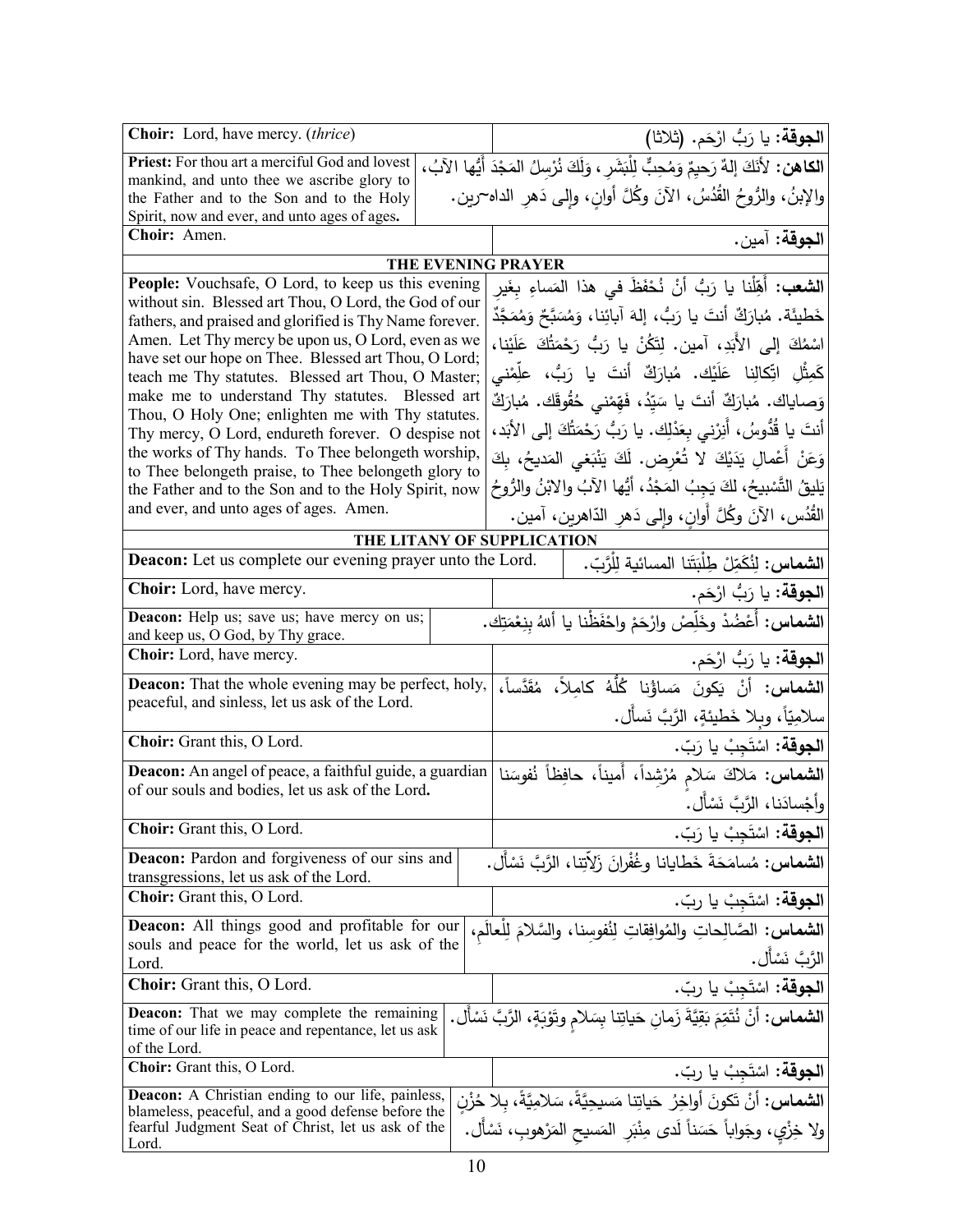| Choir: Grant this, O Lord.                                                                                       | ا <b>لجوقة:</b> اسْتَجِبْ يا ربّ.                                                              |  |
|------------------------------------------------------------------------------------------------------------------|------------------------------------------------------------------------------------------------|--|
| Deacon: Calling to remembrance our all-<br>holy, immaculate, most blessed and                                    | ا <b>لشماس:</b> بَعْدَ ذِكْرِنا الكُلِّيَّةَ القَداسَةِ، الطاهِرَةَ، الفائِقَةَ البَرَكاتِ،    |  |
| glorious Lady the Theotokos and ever-                                                                            | المَجيدةَ، سيِّدَتَنا والِدةَ الإلهِ الدائِمَةَ البَتولِيَّةِ مَرْيَمَ مَعَ جميعِ القدِّيسينَ، |  |
| virgin Mary, with all the Saints, let us                                                                         | لِنوْدِعْ أَنفُسَنا وبَعْضُنا بَعْضاً وَكُلَّ حَياتِنا لِلْمَسيحِ الإِله.                      |  |
| commend ourselves and each other, and<br>all our life unto Christ our God.                                       |                                                                                                |  |
| Choir: To Thee, O Lord.                                                                                          | ا <b>لجوقة:</b> لَكَ يا رَبّ.                                                                  |  |
| Priest: For thou art a good God and lovest                                                                       | ا <b>لكاهن:</b> لأَنَّكَ إلهٌ صالِحٌ ومُحِبٌّ لِلْبَشَرِ ، ولِكَ نُرْسِلُ المجْدَ، أيُّها      |  |
| mankind, and unto Thee we ascribe glory to                                                                       | الآبُ والإبْنُ والرُّوحُ القُدُسُ، الآنَ وكُلَّ أوانِ، وإلى دَهْرِ الدَّاهِرين.                |  |
| the Father and to the Son and to the Holy<br>Spirit, now and ever, and unto ages of ages.                        |                                                                                                |  |
| Choir: Amen.                                                                                                     | ا <b>لجوق</b> : آمين.                                                                          |  |
|                                                                                                                  | <b>THE PEACE</b>                                                                               |  |
| Priest: Peace be to all.                                                                                         | ا <b>لكاهن:</b> السَّلامُ لِجَميعِكُم.                                                         |  |
| Choir: And to thy spirit.                                                                                        | ا <b>لجوقة:</b> ولروجِكَ أَيْضاً.                                                              |  |
| Deacon: Let us bow our heads unto the Lord.                                                                      | ا <b>لشماس:</b> لِنَحْن رؤوسَنا لِلْرَّبّ.                                                     |  |
| Choir: To thee, O Lord.                                                                                          | ا <b>لجوقة:</b> لَكَ يا رَبّ.                                                                  |  |
|                                                                                                                  | All bow their heads as the priest says the following prayer:                                   |  |
| Priest: O Lord our God, who didst bow the                                                                        | ا <b>لكاهن:</b> أيُّها الرَّبُّ إلهُنا، يا مَنْ طَأَطَأَ السَّماواتِ ونَزَلَ                   |  |
| heavens and come down for the salvation of<br>mankind: Look upon thy servants and thine                          | لِخَلاص جِنْس البَشَر ، أَنظُرْ إلى عَبيدِكَ وإلى ميراثِكَ،                                    |  |
| inheritance; for unto thee, the fearful Judge who                                                                | فإنَّ عَبِيدَكَ قَدْ حَنَوا رُؤُوسَهُمْ وأَخْضَعُوا أَعْناقَهُمْ لَكَ، أَيُّها                 |  |
| yet lovest mankind, have thy servants bowed their                                                                |                                                                                                |  |
| heads and submissively inclined their necks,<br>awaiting not help from men but entreating thy                    | القاضي المَهيبُ المُحِبُّ البَشَرِ ، غيرَ مُنْتَظِرِينَ المَعونَةَ                             |  |
| mercy and looking confidently for thy salvation.                                                                 | مِنَ البَشَرِ ، بَلْ مُنْتَظِرِينَ رَحْمَتَكَ ومُتَوَقِّعِينَ خَلاصَك.                         |  |
| Guard them at all times, both during this present                                                                | فاحْفَظْهُمْ في كُلِّ حين، وفي هَذا المَساءِ الحاضِر ، والليلِ                                 |  |
| evening and in the approaching night, from every<br>foe, from all adverse powers of the devil and from           | المُقْبِلِ، مَصونينَ مِنْ كُلِّ فِعْلِ مُضادِّ شَيطانِيّ، ومنَ                                 |  |
| vain thoughts and from evil imaginations.                                                                        | الأفْكار الباطِلَةِ والهَواجِس الشِرّيرَةِ.                                                    |  |
| <b>Priest:</b> Blessed and glorified be the might of thy                                                         | ا <b>لكاهن:</b> لِيَكُنْ عِزُّ مُلْكَكَ مُبَارَكاً وَمُمَجَّداً أيُّها الآبُ والابْنُ          |  |
| kingdom of the Father and of the Son and of the<br>Holy Spirit, now and ever, and unto ages of ages.             | وَالزُوحُ الْقُدُسْ، الآنَ وَكُلَّ أَوَانٍ وَإِلَى دَهْرِ الدَاهِرِينِ.                        |  |
| Choir: Amen.                                                                                                     | ا <b>لجوقة:</b> آمين.                                                                          |  |
| APOSTICHA FOR THE RESURRECTION IN TONE FIVE                                                                      |                                                                                                |  |
| O Christ Savior, Who didst become incarnate                                                                      | أَيُّها المَســـــيحُ المُخَلِّص، يا مَن تَجَسَّـــدَ وَلَم يُفارِقِ                           |  |
| without leaving heaven, Thee do we magnify with                                                                  | السَّماواتِ، إيّاكَ نُعَظِّمُ بِأَصواتِ النَّشائِدِ، لأَنَّكَ قَبِلْتَ                         |  |
| the voices of song; for Thou didst accept the Cross<br>and death for the sake of our human race; for Thou        |                                                                                                |  |
| art the Lord, the Lover of mankind. Thou didst                                                                   | الصَّـلْبَ والمَوْتَ بالْجَسَـدِ مِن أَجْلِ جِنْسِـنا، بما أَنَّكَ                             |  |
| demolish the gates of Hades, rising on the third day,                                                            | الرَّبُّ المُحِبُّ البَشَرِ . وَسَحَقتَ أبوابَ الْجَحيم، وَقُمتَ                               |  |
| and saving our souls.                                                                                            | في اليَومِ الثَّالِثِ، مُخَلِّصاً نُفوسَنا.                                                    |  |
| <b>Verse 1.</b> The Lord is King, and hath clothed Himself<br>with majesty. The Lord is robed; He is girded with | يْنَ مِنْ مِنْ 1: الرَبُّ قَدْ مَلَكَ، والحمالَ لَبِسْ. لَبِسَ                                 |  |
| strength.                                                                                                        | الرَبُ القَوْةَ وَتَمْنَطُقَ بِها .                                                            |  |
|                                                                                                                  |                                                                                                |  |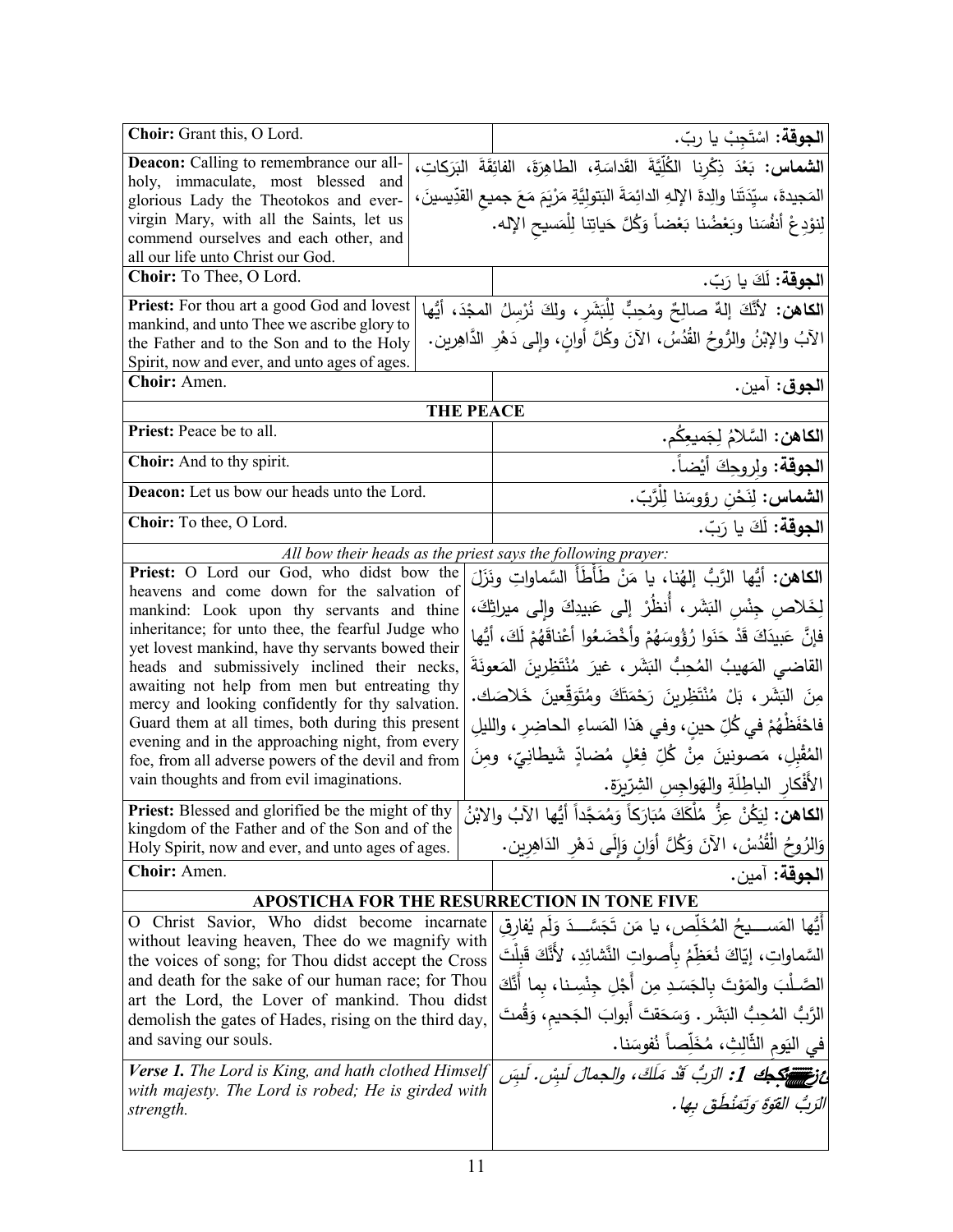| Thy side being stabbed, O Giver of life, didst                                                                                          | أَيُّها الواهِبُ الحَياةِ، لَمّا طُعِنَ جَنْبُكَ، أَفَضْــتَ لِلكُلِّ               |  |
|-----------------------------------------------------------------------------------------------------------------------------------------|-------------------------------------------------------------------------------------|--|
| nevertheless overflow for all with springs of                                                                                           | يَنـــابيعَ الغُفران، والحَيـــاةِ، والخَلاص. وَإِذْ قَبِلْـتَ                      |  |
| forgiveness, life, and salvation. And accepting death                                                                                   |                                                                                     |  |
| in the flesh, Thou didst bestow on us deathlessness.<br>And dwelling in a tomb, Thou didst free us and raise                            | المَوتَ بِالجَسَدِ، مَنَحْتَنا عَدَمَ المَوتِ. وَلَمّا حَلَلْتَ في                  |  |
| us in glory with Thee, since Thou art God.                                                                                              | لَحْدٍ، أَعتَقْتَنا وَأَقَمْتَنا مَعَكَ بِمَجدٍ، بِما أَنَّكَ إِلَهٌ. لِذَلِكَ      |  |
| Wherefore, do we exclaim to Thee, O Lord, Lover of                                                                                      | نَهتِفُ إِلَيكَ: أَيُّها الرَّبُّ المُحِبُّ البَشَرِ ، المَجدُ لَك.                 |  |
| mankind, glory to Thee.                                                                                                                 |                                                                                     |  |
| Verse 2. For He has established the world so that it shall                                                                              | <i>غ ن</i> قِيَّكِك 2: لأَنْهُ ثَبَّتَ المسْكونَةَ فَلَنْ تَتَزَعْزَع. ۖ أَيُّها    |  |
| never be moved. Wonderful is Thy Crucifixion and                                                                                        | الرَّبُّ المُحِبُّ البَشَــرِ ، إنَّهُ لَغَرِيبٌ صَـــلَبُكَ وانحِدارُكَ            |  |
| Thy descent to Hades, O Lord, Lover of mankind;<br>for Thou didst lead it captive, since Thou art God,                                  |                                                                                     |  |
| raising with Thee in glory those who of old had been                                                                                    | إلى الجَحيم. لأَنَّكَ قَد سَبَيْتَها، بِما أَنَّكَ إِلَهٌ، مُنْهِضــاً              |  |
| chained. Thou didst open to them paradise and didst                                                                                     | مَعَكَ بِمَجِدٍ، المُقَيَّدِينَ قَديماً، وَمَذَحتَ لَهُمُ الفِرِدَوْسَ،             |  |
| make them worthy to enjoy it. Grant us, therefore,                                                                                      | وَأَهَّلْتَهُمْ أَنْ يَتَمَتَّعُوا بِهِ. لِذَلِكَ امْنَحْنَا أَيضَــــا غُفْرانَ    |  |
| forgiveness of sins, Who glorify Thy third-day                                                                                          | الخَطايا، نَحْنُ المُمَجِّدِينَ قِيامَتَكَ ذاتَ الثَّلاثَةِ الأَيَّامِ،             |  |
| Resurrection, and prepare us for dwellings in                                                                                           |                                                                                     |  |
| paradise, since Thou art compassionate.                                                                                                 | وَأَهِّلنا لِسُكْنَى الفِرِدَوسِ، بِما أَنَّكَ مُتَحَنِّنٌ وَحدَكَ.                 |  |
| Verse 3. Holiness befits Thy house, O Lord,                                                                                             | لْ رَبِّكِكُ 3: لَبِنْتِكَ بِنَبَغِي التَقَدِيِسُ يا رَّبُ إلى الأبد.               |  |
| forevermore. O Thou Who, for our sake, didst<br>submit to sufferings in the flesh, and Who didst                                        | يا مَنْ قَبِلَ مِن أَجْلِنا الآلامَ بِالْجَسَــــدِ، وَقَامَ مِن بَين               |  |
| rise from the dead in three days, heal the sufferings                                                                                   | الأمواتِ لِثَلاثَةِ أَيَّام، اشْـفِ آلامَ أَجْســادِنا، وَأُنهِضْــنا               |  |
| of our bodies and lift us up from our heavy sins, O                                                                                     |                                                                                     |  |
| Lover of mankind, and save us.                                                                                                          | مِنَ الخَطايا الصَّعبَةِ، يا مُحِبَّ البَشَرِ ، وَخَلِّصْنا.                        |  |
| DOXASTICON FOR THE FIRST SUNDAY OF GREAT LENT IN TONE TWO                                                                               |                                                                                     |  |
| Glory to the Father, and to the Son, and to the                                                                                         | الْمَجْدُ للآبِ والإبنِ والروحِ القَدْسِ. الآنَ وَكُلَّ أُوانِ وَالِي دَهْرِ        |  |
| Holy Spirit; both now and ever, and unto ages of                                                                                        | <i>الذَّاهِرِينَ. أمين.</i> أَيُّها المُنتَقِلُونَ مِنَ الإعتِقادِ الرَّديءِ إلى    |  |
| ages. Amen. O ye who have passed from evil<br>doctrine to true worship, who art illumined                                               |                                                                                     |  |
| العِبادَةِ الْحَسَــذَةِ، الْمُســتَنِيرونَ بِضـــياءِ الْمَعرفَةِ، لِنُصَــفِّقْ<br>with the light of knowledge, let us clap our       |                                                                                     |  |
| بِالأَيْديِ كَما في المَزاميرِ ، مُقَدِّمينَ للهِ تَسبيحاً شُكريّاً ، وَنَسجُدْ<br>hands, as in the Psalms, offering God                |                                                                                     |  |
| grateful praise. Let us bow in adoration to<br>سُـــــــجوداً إكراميّاً لأيقونَةِ المَســـــيح، وَأيقونَةِ الفائِقِ طَهرِها،            |                                                                                     |  |
| the Icon of Christ, the Icon of the most pure,<br>وَصُـــوَرِ جَميع القِدّيســينَ المَرسُـــومَةِ عَلـى الـجُدرانِ والألواح             |                                                                                     |  |
| the pictures of all the saints drawn on the<br>walls, tablets and holy vessels, refuting the                                            |                                                                                     |  |
| lie of the evil-opinioned; for the adoration of                                                                                         | والأوانى المُقَدَّسَةِ، داحِضينَ نِفاقَ مَذهَبِ ذَوِي الرَّأْيِ الوَخيمِ،           |  |
| the picture, Basil saith, is transmitted to its                                                                                         | لأنَّ إكرامَ الصُّورَةِ، كَما يَقولُ باسيلِيُوسِ، يَجوزُ إلى عُنصُرِها              |  |
| prototype, imploring Thee, O Christ God, by                                                                                             | الأَوَّلِ، مُتَوَسِّــلينَ إِلَيكَ أَيُّها المَســيحُ الإِلَهُ، بشَــفاعاتِ أَمِّكَ |  |
| the intercessions of Thy pure Mother and all<br>the saints, to grant us the Great Mercy.                                                | النَّقيَّةِ، وَجَميعِ القِدّيسينَ، أَنْ تَمنَحَنا الرَّحمَةَ العُظمَى.              |  |
| THE HYMN OF ST. SIMEON THE GOD-RECEIVER                                                                                                 |                                                                                     |  |
| Choir: Lord, now lettest thou Thy servant depart<br>ا <b>لكاهن:</b> الآنَ أَطْلِقْ عَبْدَكَ أَيُّها السَّــيّدُ على حَسَــبِ            |                                                                                     |  |
| in peace, according to Thy word; for mine eyes                                                                                          |                                                                                     |  |
| قَوْلِكَ بِسَــلامِ، لأَنَّ عَيْنَيَّ قَدْ أَبْصَــرَتا خَلاصَــك الذي<br>have seen Thy salvation, which Thou hast prepared             |                                                                                     |  |
| before the face of all people, a light to lighten the                                                                                   | أعْدَدْتَهُ أمامَ كُلِّ الشُّـــــعوبِ، نوراً لاسْــــتِعْلان الأُمَم،              |  |
| Gentiles and the glory of Thy people Israel.                                                                                            | ومَجْداً لِشَعْبِكَ إِسْرائيل.                                                      |  |
| THE TRISAGION PRAYERS                                                                                                                   |                                                                                     |  |
| <b>الشعب:</b> قُدُّوسٌ  اللهُ، قُدُّوسٌ  القَوِيّ، قُدُّوسٌ  الذي  لا  يَموتُ،  ارحَمْنا.<br><b>People:</b> Holy God, Holy Mighty, Holy |                                                                                     |  |
| Immortal: Have mercy on us. <i>(thrice)</i>                                                                                             |                                                                                     |  |
|                                                                                                                                         | (ثلاثاً)                                                                            |  |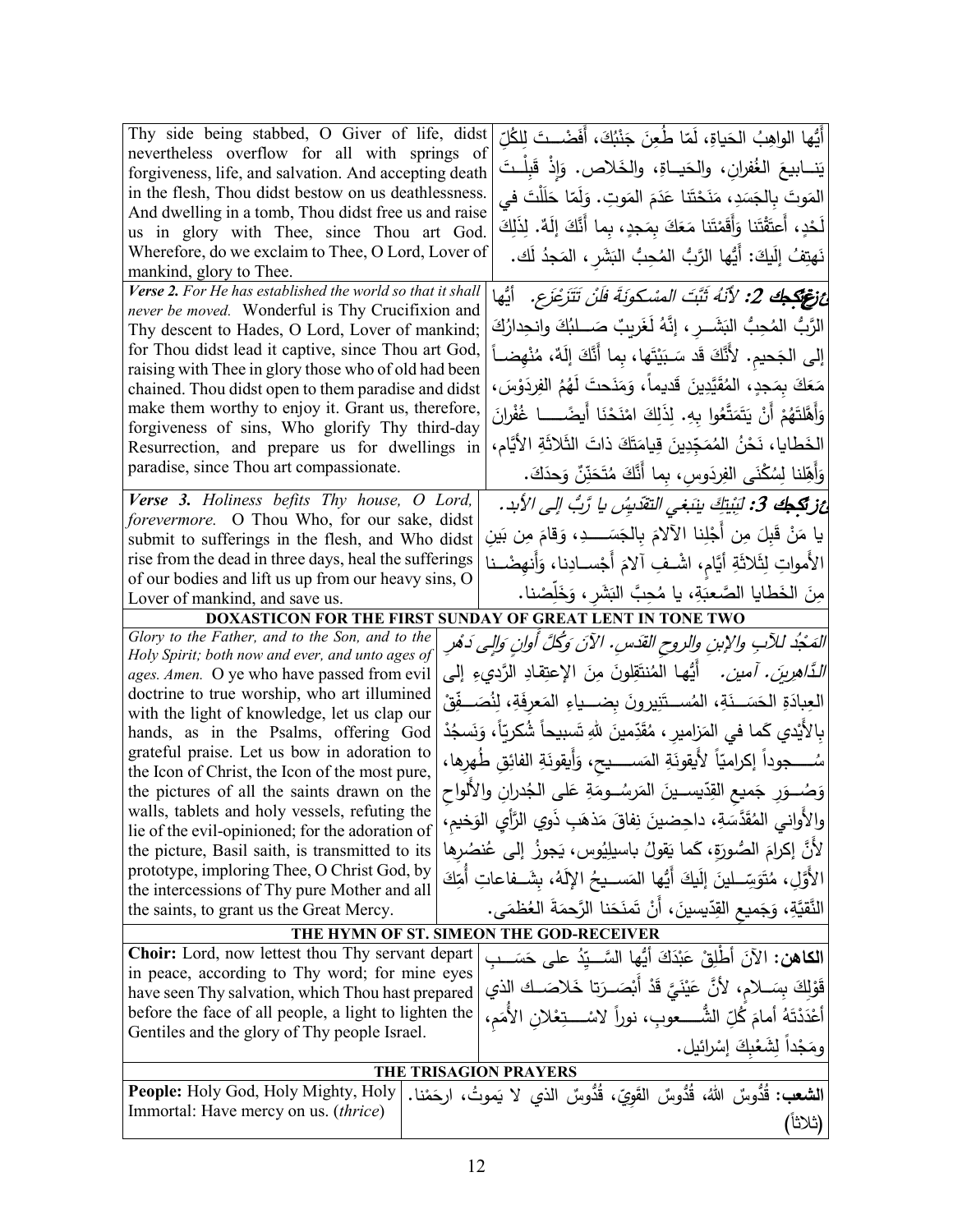| Glory to the Father, and to the Son, and to the Holy<br>Spirit; both now and ever, and unto ages of ages.               | المَجدُ للأَبِ والابنِ والروحِ القُدُسِ، الآنَ وكلَّ أوانِ                       |  |
|-------------------------------------------------------------------------------------------------------------------------|----------------------------------------------------------------------------------|--|
| Amen.                                                                                                                   | وإلى دهر الداهرينَ. آمين.                                                        |  |
| All Holy Trinity, have mercy on us. Lord,                                                                               | أيُّها الثالوثُ القدوسُ، ارحمْنا. يا ربُّ اغْفُرْ خَطايانا. يا سبِّد تَجاوزْ     |  |
| cleanse us from our sins. Master, pardon<br>عَنْ سَيِّئاتِنا. يا قُدّوسُ اطّلِعْ واشْفِ أمْراضَنا، مِنْ أَجْلِ اسْمِكَ. |                                                                                  |  |
| our iniquities. Holy God visit and heal our<br>infirmities, for Thy Name's sake.                                        |                                                                                  |  |
| Lord, have mercy. (thrice)                                                                                              | يا ربُّ ارْحَم. (ثلاثا)                                                          |  |
| Glory to the Father, and to the Son, and to the Holy                                                                    | المَجدُ للآبِ والابنِ والروح القُدُسِ، الآنَ وكلَّ أوانِ                         |  |
| Spirit; both now and ever, and unto ages of ages.<br>Amen.                                                              | وإلى دهرِ الداهرينَ. أمين.                                                       |  |
| Our Father, Who art in heaven, hallowed be Thy                                                                          | أبانا الذي في السَّــماواتِ، لِيتقدَّسِ اســمُكَ، ليأتِ مَلَكوتُك،               |  |
| Name. Thy kingdom come; Thy will be done on                                                                             | لِتَكُنْ مشــيئَتُكَ كَمَا فـى السَّــماءِ كذلِكَ علـى الأرض، خُبْزَنا           |  |
| earth as it is in heaven. Give us this day our<br>daily bread; and forgive us our trespasses, as we                     |                                                                                  |  |
| forgive those who trespass against us, and lead                                                                         | الْجَوْهَرِيّ أَعْطِنَا اليومَ، واتْرُكْ لَنَا ما علَيْنا، كما نَترُكُ نَحْنُ    |  |
| us not into temptation, but deliver us from evil.                                                                       | لِمَنْ لَنا عَلَيْهِ، ولا تُدْخِلْنَا في تَجْرِبِةٍ، لكن نَجِّنَا مِنَ الشريرِ . |  |
| Priest: For thine is the kingdom, and the power,                                                                        | ا <b>لكاهن:</b> لأنَّ لَكَ المُلْكَ، والقُوَّةَ، والمَجْدَ، أيُّها الآبُ والإبنُ |  |
| and the glory, of the Father, and of the Son, and of<br>the Holy Spirit, now and ever and unto ages of                  | والروحُ القُدُسُ، الآنَ وكلَّ أوانِ وإلى دهرِ الداهرين.                          |  |
| ages.                                                                                                                   |                                                                                  |  |
| Choir: Amen.                                                                                                            | ا <b>لجوقة:</b> آمين.                                                            |  |
| RESURRECTIONAL APOLYTIKION IN TONE FIVE                                                                                 |                                                                                  |  |
| Let us believers praise and worship the Word;                                                                           | لِنُسبِّحْ نَحْنُ المُؤْمِنينَ ونَسْجُدْ لِلْكَلِمَةِ، المُساوِي لِلآبِ          |  |
| coeternal with the Father and the Spirit, born of the                                                                   | والروح في الأَزَلِيَّةِ وعَدَم الابْتِداء ، المَوْلُودِ مِنَ العَذْراءِ          |  |
| Virgin for our salvation. For, He took pleasure in<br>ascending the Cross in the flesh to suffer death; and             | لِخَلاصِنا، لأَنَهُ سُرَّ بالجَسَدِ أَنْ يَعْلَوَ على الصليب،                    |  |
| to raise the dead by His glorious Resurrection.                                                                         |                                                                                  |  |
|                                                                                                                         | وِيَحْتَمِلَ الموتَ، ويُنْهِضَ المَوْتِي بِقِيامَتِهِ المَجِيدةِ.                |  |
| APOLYTIKION OF THE FIRST SUNDAY OF GREAT LENT IN TONE TWO                                                               |                                                                                  |  |
| Glory to the Father, and to the Son, and to the Holy<br>Spirit. Thy pure image do we venerate, O good One,              | الممجْد للآبِ، والابنِ، والروح القدسِ.    لِصــــورَبِّكَ                        |  |
| asking forgiveness of our sins, O Christ our God; for                                                                   | الطاهِرَة نَسْجُدُ أَيُّها الصّالِحُ، طالِبينَ غُفْرانَ الخَطايا                 |  |
| by Thine own will Thou didst ascend the Cross in                                                                        | أَيُّها المَســـيحُ إلهُنا، لأَنَّكَ قَبِلْتَ أَنْ تَرتَفِعَ بِالْجَسَـــدِ      |  |
| Thy body, to save Thy creatures from the bondage of<br>the enemy. Wherefore, with thankfulness we cry                   | على الصَّــــــــايب طَوْعــاً، لِتُنَجّىَ الـذينَ خَلَقْتَ مِنْ                 |  |
| aloud to thee: Thou hast verily filled all with joy,                                                                    | عُبودِيَّةِ العَدُوِّ . لِذلِكَ نَهتِفُ إِليكَ بِشُــكْرِ : لَقَدْ مَلَأَتَ      |  |
| since Thou didst come, O our Savior, to save the<br>world.                                                              | الكُلَّ فَرَحاً يا مُخَلِّصَنا، إذْ أَتَيْتَ لِتُخَلِّصَ العالَم.                |  |
| <b>RESURRECTIONAL THEOTOKION IN TONE TWO</b>                                                                            |                                                                                  |  |
| Both now and ever and unto ages of ages. Amen.                                                                          | الآنَ وكلَّ أوانِ وإلى دهرِ الداهرينِ. آمين.  أسْرارُكِ                          |  |
| Exceeding glorious beyond the power of thought are                                                                      |                                                                                  |  |
| thy mysteries, O Theotokos. For being sealed in                                                                         | كلُّها يا والدةَ اﻹلهِ تَفوقُ كُلَّ عقْلِ وتَسْمو على كُلِّ                      |  |
| purity and preserved in virginity, thou wast<br>acknowledged to be in very truth the mother who                         | لأَنَّكِ وأنتِ مَخْتومةَ                                                         |  |
| didst bring forth the true God; wherefore entreat Him                                                                   | أَمّاً بغير رئِبٍ، وَوَلِدْتِ<br>عُرفت<br>الإلة                                  |  |
| to save our souls.                                                                                                      | الْحَقيقيّ، فإلَيْهِ ابْتَهلي أَنْ يُخَلِّصَ نُفوسَنا.                           |  |
| <b>THE DISMISSAL</b>                                                                                                    |                                                                                  |  |
| Deacon: Wisdom!                                                                                                         | ال <b>شماس :</b> حكْمَةٌ.                                                        |  |